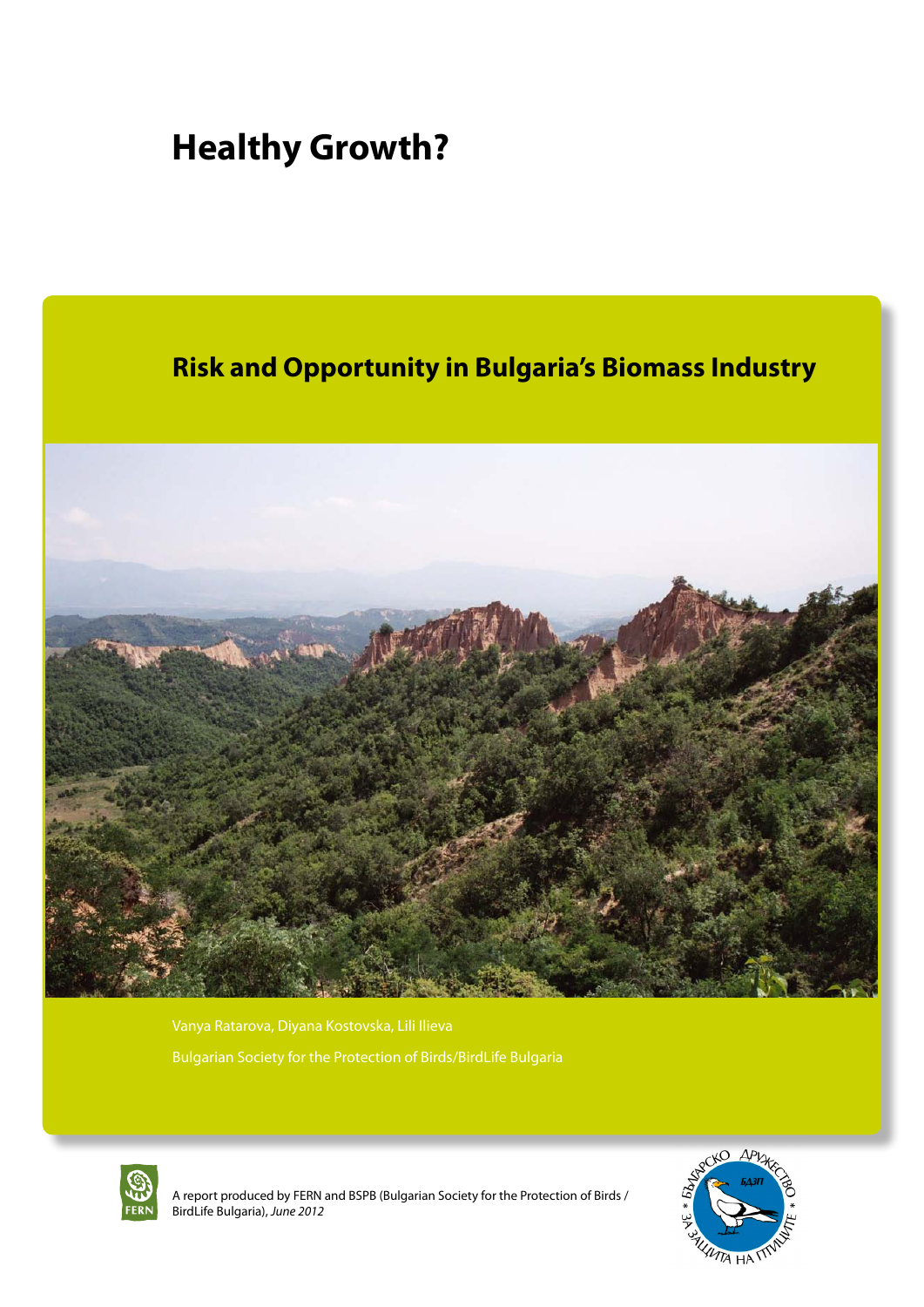### Prepared by Vanya Ratarova, vanya.ratarova@bspb.org Diyana Kostovska, diyana.kostovska@bspb.org Lili Ilieva, lili.ilieva@gmail.com Bulgarian Society for the Protection of Birds/ BirdLife Bulgaria Photo cover: Flickr/(sjg) cc

This report was prepared with the financial assistance of the Dutch Ministry of Infrastructure and Environment and the European Commission. The views expressed do not however imply the expression of any opinion on the part of any of the donors. The donors are not responsible for any use of the information contained within this report.

ISBN: 978-1-906607-25-8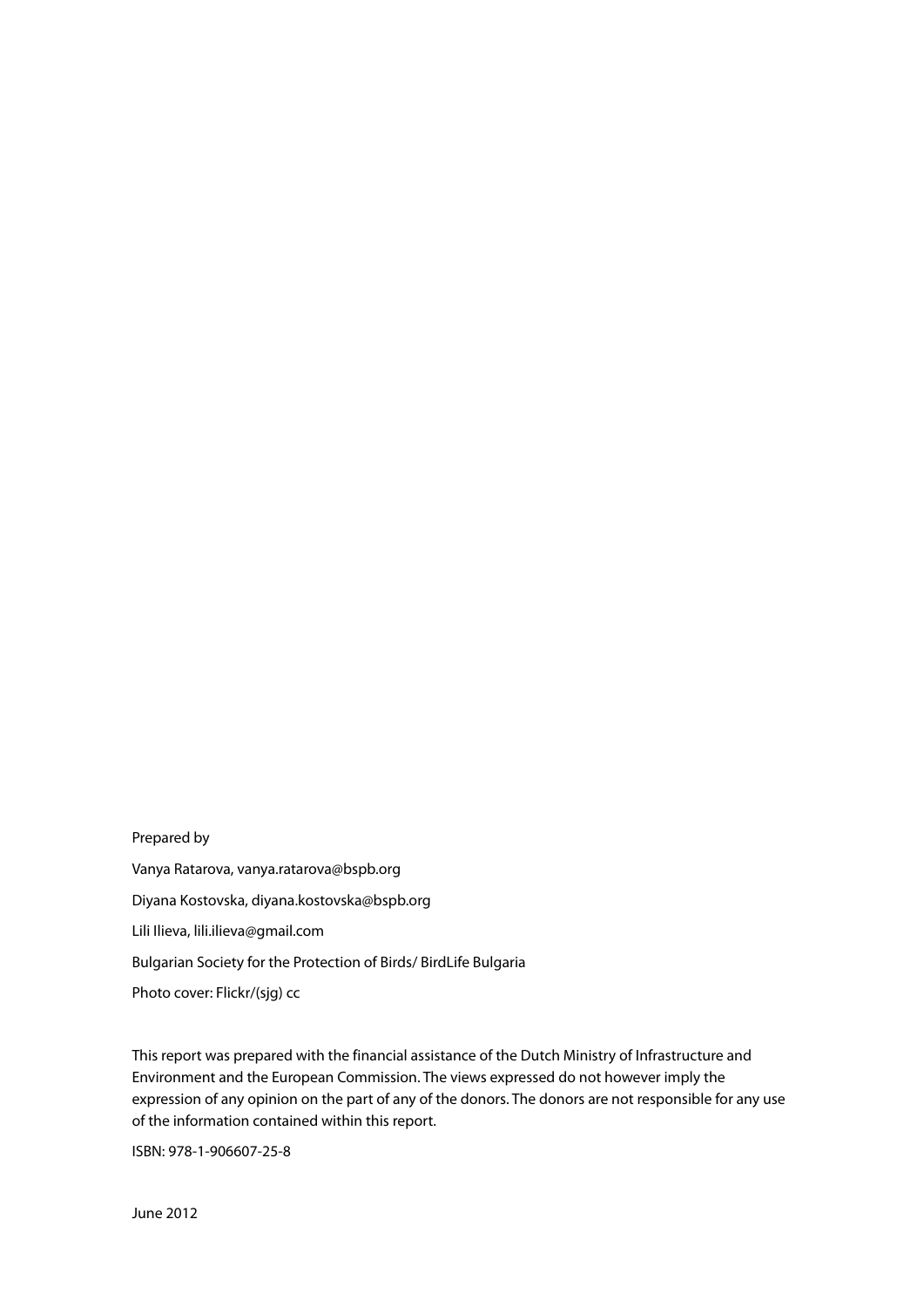## **Table of contents**

|          | <b>List of abbreviations</b>                                                                              | 4  |
|----------|-----------------------------------------------------------------------------------------------------------|----|
| Glossary |                                                                                                           | 5  |
|          | <b>Summary</b>                                                                                            | 6  |
| 1.       | The Status Quo: Bulgaria's biomass industry today                                                         | 8  |
|          | Box A - What is meant by 'biomass'?                                                                       | 8  |
|          | Figure 1: Breakdown of RES use in 2005                                                                    | 10 |
|          | Table 1: Domestic biomass supply in 2006                                                                  | 10 |
|          | Table 2: Basic energy indicators (thousand toe)                                                           | 11 |
| 2.       | Projections for domestic biomass supply                                                                   | 12 |
|          | Table 3: Estimates for quantity of timber produced in $m3$                                                | 13 |
|          | Table 4: Available unused quantities of woody biomass                                                     | 13 |
|          | Table 5: Estimate of key energy indicators and biomass as share of total, (ktoe)                          | 14 |
|          | Figure 2: Final energy consumption of biomass by basic economic sectors for 2005 and 2020                 | 14 |
|          | Table 6: Estimated biomass domestic supply for 2015 and 2020                                              | 15 |
|          | Figure 3: Primary energy Supply in Bulgaria (PJ)                                                          | 16 |
| з.       | <b>Export and import markets for biomass</b>                                                              | 17 |
|          | Table 7: Statistic information for production, export and import of roundwood: industrial and<br>fuelwood | 17 |
| 4.       | <b>Measures to increase Bulgarian biomass supply</b>                                                      | 19 |
| 5.       | Impact of increased biomass use on other sectors                                                          | 21 |
| 6.       | Household consumption of biomass for energy                                                               | 22 |
| 7.       | <b>National Biomass Sustainability Criteria</b>                                                           | 23 |
| 8.       | Inconsistencies and incoherencies in government policy                                                    | 24 |
| 9.       | <b>Analysis</b>                                                                                           | 27 |
|          | Table 8: Wood harvested in 2005                                                                           | 28 |
|          | Table 9: Supply and consumption of roundwood in 2005                                                      | 28 |
|          | Figure 4: Industrial and fuelwood production as a percentage of total roundwood production                | 30 |
| 10.      | Problems related to increased biomass production                                                          | 31 |
| 11.      | Measures currently in place to address these problems                                                     | 32 |
| 12.      | Future measures required: the importance of EU-wide biomass standards and                                 |    |
|          | regulation                                                                                                | 33 |
|          | <b>References</b>                                                                                         | 35 |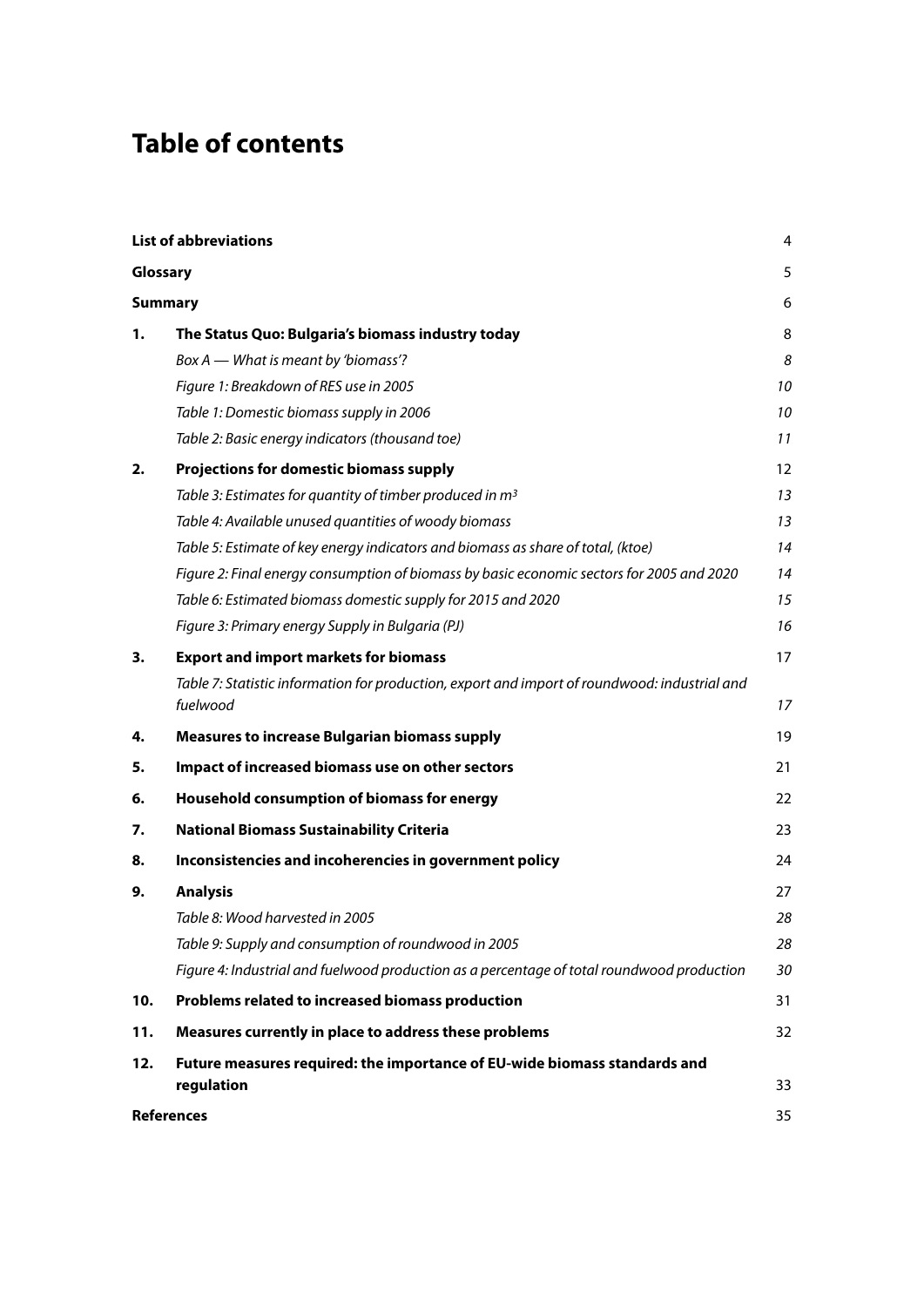## <span id="page-3-0"></span>**List of abbreviations**

| <b>BSPB</b>    | Bulgarian Society for the Protection of Birds/ BirdLife Bulgaria                                               |
|----------------|----------------------------------------------------------------------------------------------------------------|
| <b>CHP</b>     | combined heat and power                                                                                        |
| <b>CEUBIOM</b> | Classification of European Biomass Potential for Bio-energy Using Terrestrial and<br><b>Earth Observations</b> |
| EFA            | <b>Executive Forest Agency</b>                                                                                 |
| EU             | European Union                                                                                                 |
| EC             | <b>European Commission</b>                                                                                     |
| <b>FAOSTAT</b> | Food and Agriculture Organisation Statistics Division FAP - Forest Action Plan                                 |
| <b>FSC</b>     | Forest Stewardship Council                                                                                     |
| ktoe           | Kilotonne of Oil Equivalent                                                                                    |
| MAF            | Ministry of Agriculture and Food                                                                               |
| <b>MEET</b>    | Ministry of Economy, Energy and Tourism                                                                        |
| MoEW           | Ministry of Environment and Water NBDS - National Biological Diversity Strategy                                |
| <b>NPBC</b>    | National plan for biodiversity conservation 2005 - 2010                                                        |
| <b>NLPEBU</b>  | National Long-Term Programme to Encourage Biomass Use                                                          |
| <b>NREAP</b>   | National Renewable Energy Action Plan                                                                          |
| <b>NSSDFS</b>  | National Strategy for Sustainable Development of the Forest Sector in Bulgaria<br>$2006 - 2015$                |
| <b>RESA</b>    | Renewable Energy Sources Act                                                                                   |
| <b>RDP</b>     | Rural Development Programme 2007 - 2013                                                                        |
| RE             | renewable energy                                                                                               |
| <b>RES</b>     | renewable energy source                                                                                        |
| <b>RED</b>     | Renewable Energy Directive                                                                                     |
| <b>SFF</b>     | state forest fund                                                                                              |
| <b>SPFSD</b>   | Strategic Plan for Forest Sector Development 2007 - 2011                                                       |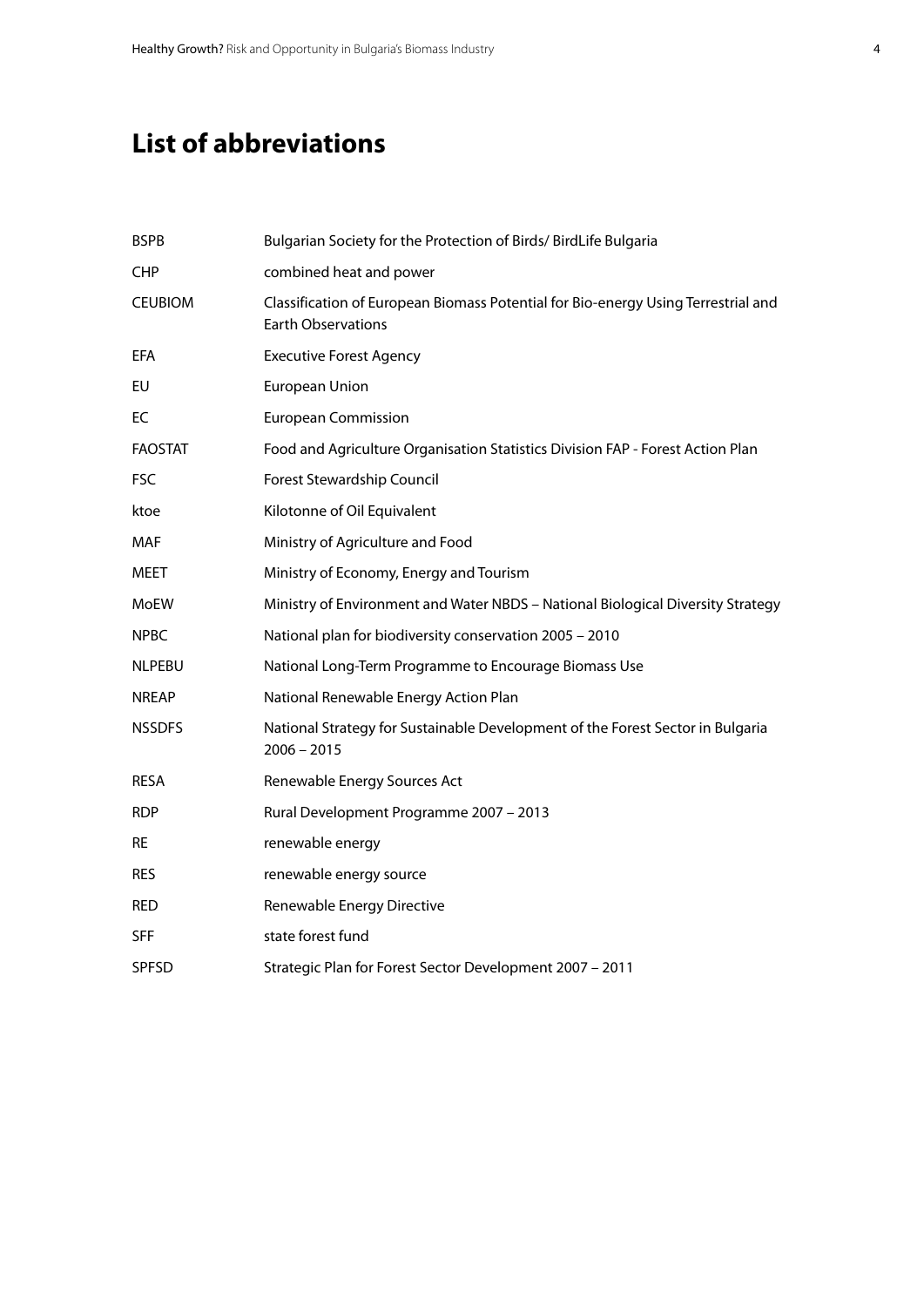### <span id="page-4-0"></span>**Glossary**

**Black liquor:** the lignin residue left by the chemical pulping process when extracting cellulose from wood.

**Feed-in tariff:** a long-term premium payment for electricity generated from renewable sources and supplied to the electricity grid.

**Gross final consumption of energy:** the energy commodities delivered for energy purposes to industry, transport, households, services, agriculture and forestry and fisheries. This includes the energy consumed in the production of electricity and heat, and losses incurred in their distribution and transmission.1

**Primary energy production:** any extraction of energy products in a useable form from any source such as coal, crude oil, wind, or biomass etc.2 For example, coal is a *primary* energy source. When it is burned in a power station, the electricity produced is a *secondary* energy source.

**Technical potential of biomass:** the proportion of total biomass that is available given current technical limitations, e.g.: harvesting techniques, infrastructure, accessibility, and processing technologies. This will be smaller than the *theoretical* potential of biomass, which is the maximum amount of biomass available, if technical limitations were not an issue.3

<sup>1</sup> As defined in the Bulgarian National Renewable Energy Action Plan

<sup>2</sup> Eurostat. Statistics explained. [http://epp.eurostat.ec.europa.eu/statistics\\_explained/index.php/Glossary:](http://epp.eurostat.ec.europa.eu/statistics_explained/index.php/Glossary) Primary production of energy

<sup>3</sup> [http://www.biomassfutures.eu/webtools/webtool\\_intro.php](http://www.biomassfutures.eu/webtools/webtool_intro.php)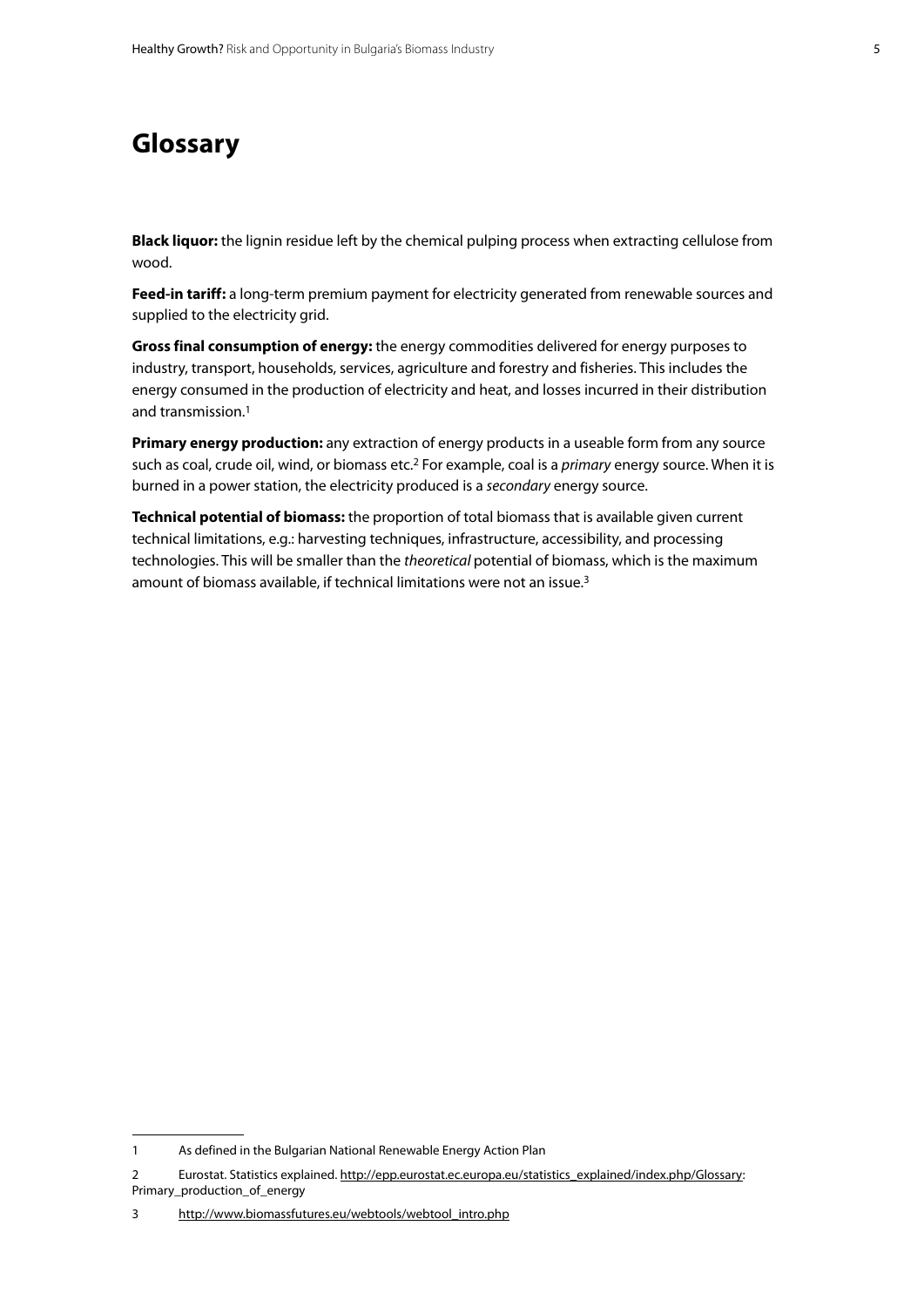### <span id="page-5-0"></span>**Summary**

Recent decades have seen a considerable change in the composition of Bulgaria's energy mix. By 2005, the proportion of renewable energy (RE) grew to reach 10.4 per cent of total energy production.4 Of this, biomass comprised 63 per cent.<sup>5</sup>

Biomass is the most widely used RE resource in Bulgaria, predominantly in the form of firewood combined with coal. Currently, 86 per cent of biomass energy utilisation in the country is by households. In the last ten years, household consumption of biomass increased fourfold, while at the same time the use of most other fuels has declined. According to data from the 2002 census, 1.9 million (or 65 per cent of) households use wood for heating. Due to negligible investment in biomass stoves and the increasing price of fossil-based energy (electricity and district heating) it is not likely that the number of households using wood will decrease. It should be noted that most of the heating appliances used (stoves and fireplaces) are inefficient, with heat losses of 60 – 70 per cent. Heating with wood by using high-efficiency boilers is underdeveloped.

Biomass is expected to play a central role in the future renewable energy mix of Bulgaria. Projections<sup>6</sup> are that in 2015 the quantity of harvested wood will reach 7 million  $m^3$  and increase to 8.5 million  $m^3$  by 2020. This represents a growth of 24 per cent and 50 per cent for 2015 and 2020 respectively, compared to 2005. But no comprehensive data exist to show how much wood is available from domestic forests for different uses (energy purposes, timber industry, etc). Moreover, current estimates focus on the technical potential of biomass and do not consider the locations from which this biomass will be harvested or what impact its extraction would have on natural ecosystems, biodiversity, carbon storage, water, soil and other components of the environment. Nor do they take into account relevant economic factors or the feasibility of meeting such demands, which ought to play a crucial role in determining further national strategies. Such information as exists is contradictory, with different sources giving different estimates of biomass potential and use.

Despite this, government targets for increased production and use of biomass for energy are ambitious. To achieve Bulgaria's 20/20/20 targets<sup>7</sup> on schedule, the contribution of biomass to the national energy mix will have to increase significantly. This will require mobilisation of not only woody biomass, but also a large-scale development of agricultural biomass in Bulgaria. This will have significant impacts on land use and biodiversity. Mobilisation of biomass will lead to conversion of natural/semi-natural lands into either agricultural commodities or fast-growing tree stands, as well as intensification of forest management, with the targeting of new wood resources (such as deadwood) that are currently important for biodiversity, and increased pressure on protected territories.

None of the relevant national strategies<sup>8</sup> include any safeguards against irreversible damage to forests or negative impacts on forest biodiversity, soil, water, or forest health. Neither do they ensure that

<sup>4</sup> Ministry of Economy and Energy (MEE), National long-term programme to encourage the use of biomass for the period 2008 – 2020, January 2008, available at[:http://www.mee.government.bg/energy/energy\\_doc/Biomass\\_](http://www.mee.government.bg/energy/energy_doc/Biomass_Programme_EN.pdf) [Programme\\_EN.pdf](http://www.mee.government.bg/energy/energy_doc/Biomass_Programme_EN.pdf), (accessed 07.04.2011).

<sup>5</sup> MEE (2008).

<sup>6</sup> National Strategy for Sustainable Development of the Forestry Sector in Bulgaria 2006 – 2015.

In accordance with the European Union's climate change package, including 20% cut in emissions, 20% improvement in energy efficiency and 20% increase in renewables by 2020.

<sup>8</sup> National Strategy for Sustainable Development of the Forest Sector in Bulgaria 2006 – 2015; Strategic Plan for Forest Sector Development 2007 – 2011; National Biological Diversity Conservation Strategy and National Plan for Biodiversity Conservation 2005 – 2010.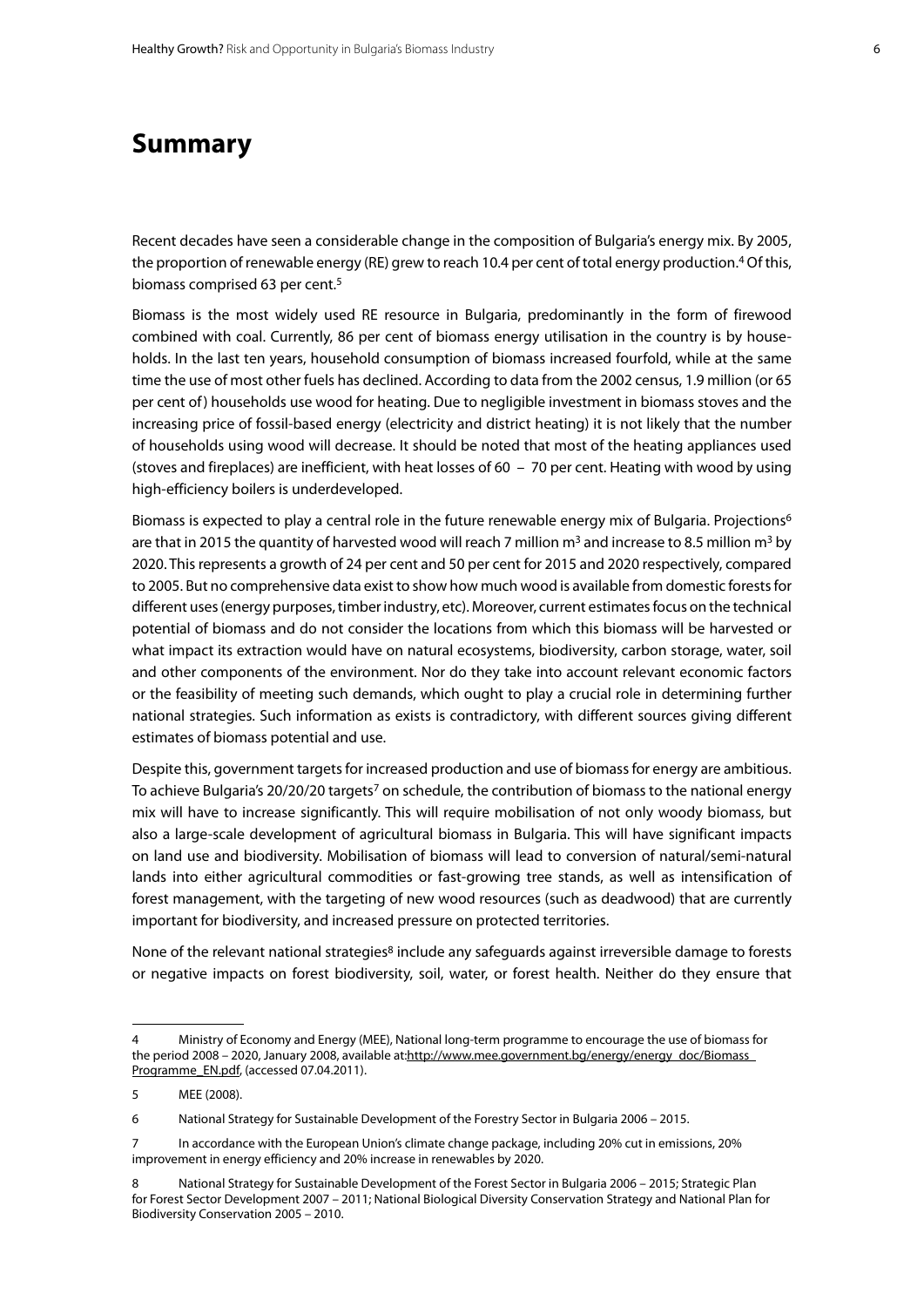additional pressure will not be put on protected and protective forests — all of which are real concerns given the proposed increases in biomass production. Careful planning is required to prevent a mismatch with existing nature conservation legislation at national, European Union (EU), and international level.

The Bulgarian National Renewable Energy Action Plan (NREAP) specifies how much unused arable and degraded land is available in the country but not where these lands are located. In fact, many of them may have a high biodiversity value and may not be suitable for afforestation or planting with energy crops. There is no clear vision for how wood resources will be mobilised, and the measures proposed so far are very unclear. These measures highlight the need to: increase the productivity of existing forest management; build new forest roads to currently inaccessible forests; increase extraction of forest by-products and 'low-quality wood'; and use certification schemes to improve forest management. But increasing the productivity of existing forest management to extract more forestry residues may have a negative impact on the sustainability of forest resources. The 'inaccessible forests' are, in most cases, very old and have high conservation values. Construction of new forest roads will lead to forest fragmentation, as well as easier access and therefore a higher risk of logging, with negative impacts on biodiversity.

There is no definition of 'low-quality wood,' but one can presume that deadwood falls into this category. Its removal could harm the functioning and productivity of forest ecosystems and cause forest-dependent species to become endangered. The negative impacts of increased removal of forest residues and stumps, on soil organic matter and soil carbon stocks, are largely ignored.9

Of most concern is that there are currently no sustainability standards for biomass production, at either national or EU level. Meanwhile the interest in Bulgaria in new biomass plants, boilers, and combined heat and power (CHP) plants is growing.

The threat, therefore, is that increased use of woody biomass, combined with a lack of sustainability standards at a sufficiently high level, will lead to irreversible damage to forests — in particular in countries such as Bulgaria with a large biomass production potential and problems with forest law enforcement.

<sup>9</sup> During a session of the Council of Ministers in February 2011 the Bulgarian Prime Minister stated that Bulgaria has a huge woody biomass potential including 'deadwood that should be removed in order to keep our forests healthy'.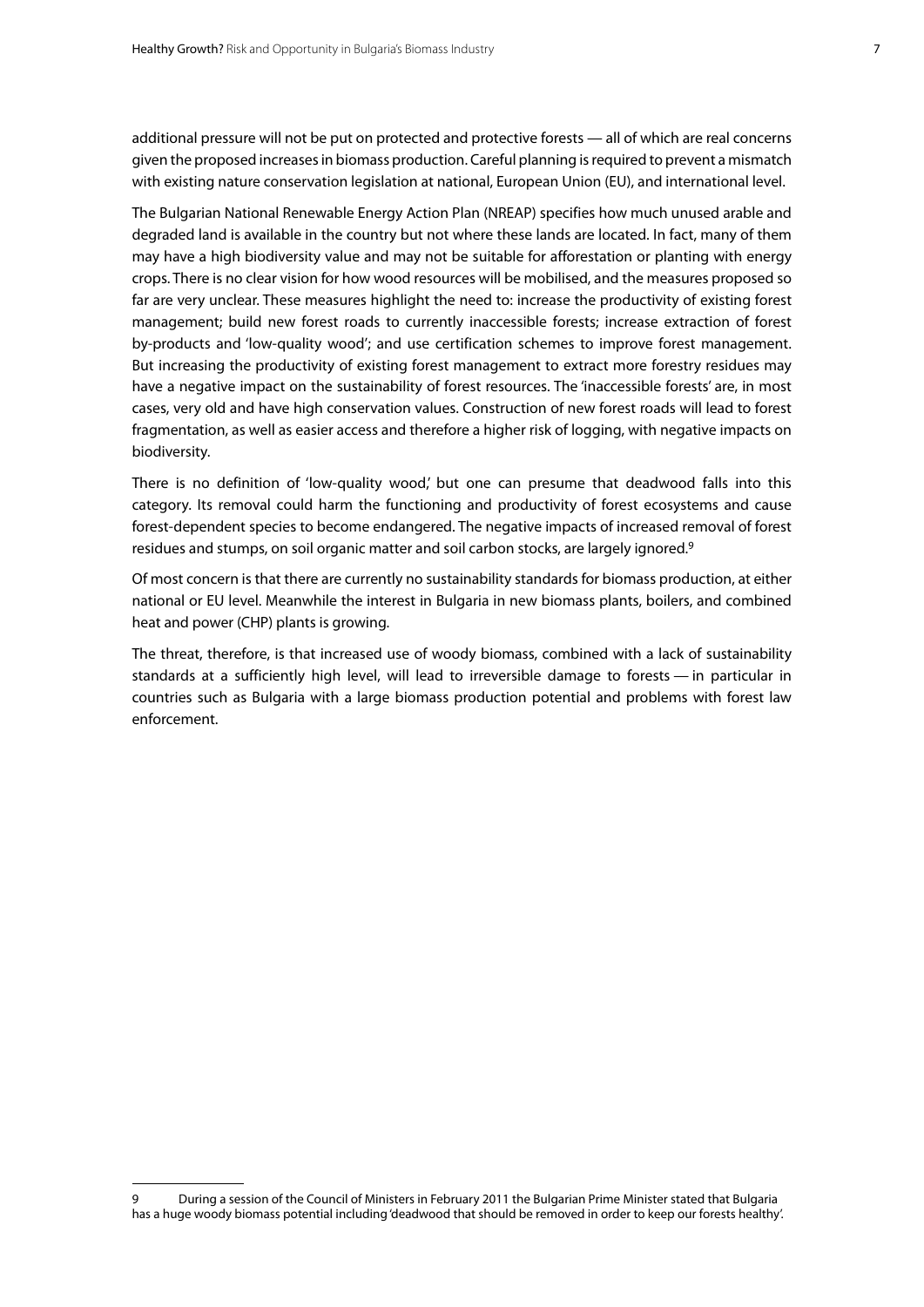### <span id="page-7-0"></span>**1. The Status Quo: Bulgaria's biomass industry today**

#### **Box A — What is meant by 'biomass'?**

The Bulgarian Renewable Energy Sources Act (RESA) defines biomass as follows:

"Biomass" shall be products consisting of any whole or part of a vegetable matter from agriculture or forestry, which may be used as fuel, or the following wastes used as fuel:

- (a) vegetable waste from agriculture and forestry;
- (b) vegetable waste from the food-processing industry, if the heat generated is utilised;
- (c) fibrous vegetable waste from virgin pulp production and from production of paper from pulp, if it is co-incinerated at the place of production and the heat generated is utilised;
- (d) cork waste;
- (e) wood waste with the exception of wood waste, which may contain halogenated organic compounds or heavy metals.

This report mainly addresses biomass related to forest and wood processing.

#### **1.1. The legal and regulatory framework for biomass energy.**

Bulgaria's mandatory national RE target for 2020 is a 16 per cent share of energy from renewable sources in the gross final consumption of energy.<sup>10</sup> This target corresponds to 1,666 kilotonne of oil equivalent (ktoe) of energy from renewable sources. By 2005, the share of RE was 9.27 per cent.11

The establishment and implementation of the institutional and legal framework for promoting the production and consumption of RE only began in 2007 — much later than in the 'old' EU member states.

In order to fulfil its targets, Bulgaria has introduced several plans and strategies and the national energy legal framework consists of three main regulations and a number of national strategies and programmes.

**1.** The Energy Act (2003) supports RE production by obliging electricity companies to connect production units to the national grid and purchase all of the produced electricity at a preferential price (which cannot be lower than 70 per cent of the household retail price).

**2.** The RESA (2011) also provides for feed-in tariffs from Renewable Energy Sources (RES) at regulated prices. But, with regard to the use of RES for heating and cooling, the regulatory framework is underdeveloped and does not provide significant incentives.

**3. The Energy Efficiency Law** defines energy efficiency as a priority objective for the country. It

<sup>10</sup> Expressed in terms of quantity of energy in the additional energy efficiency scenario of the NREAP 2010.

<sup>11</sup> MEET, 2010, National Renewable Energy Action Plan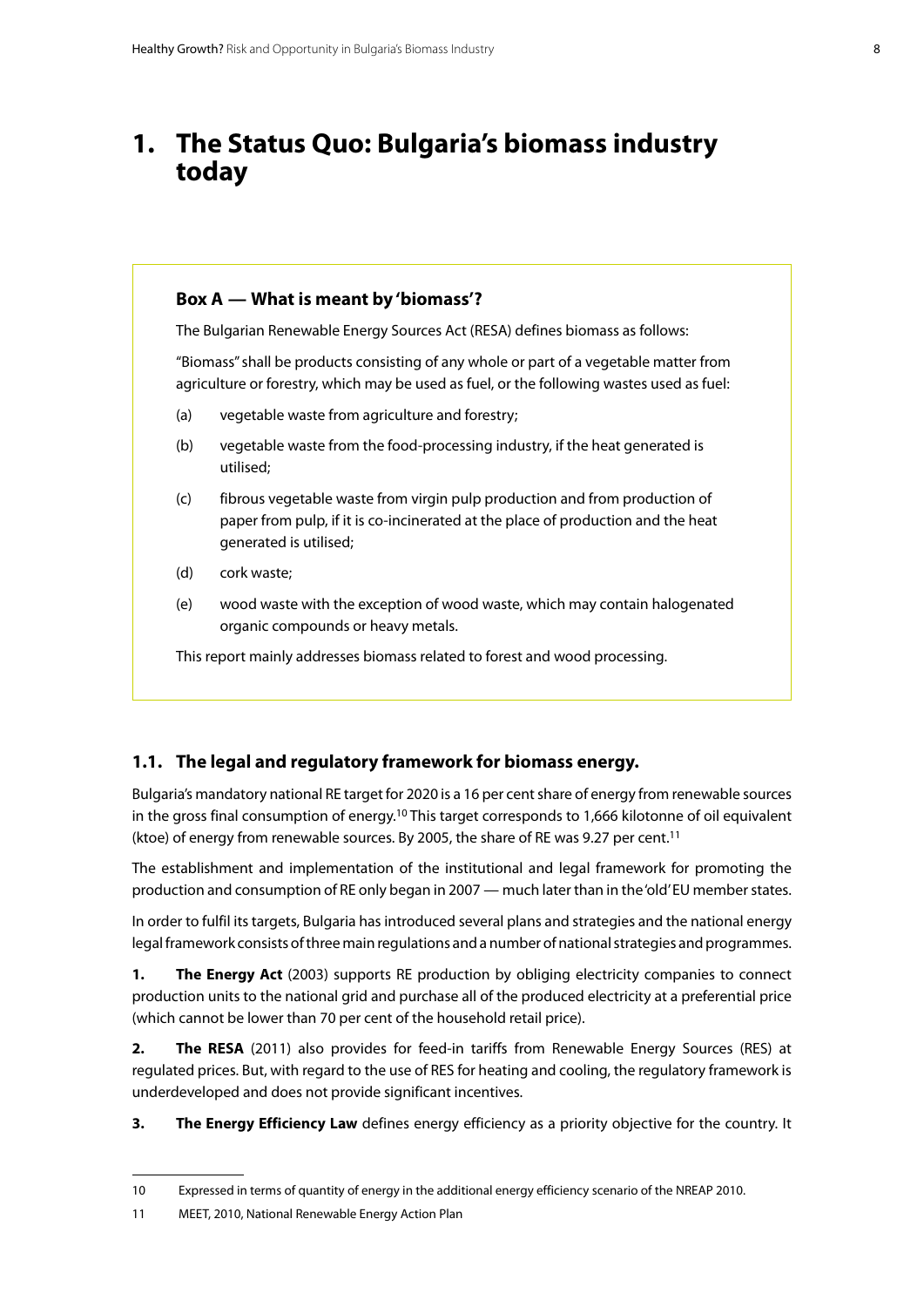requires the adoption of national and regional programmes for energy efficiency, and sets a national target to increase end-use energy efficiency.

**The Draft Bulgarian Energy Strategy till 2020** describes the three major priorities for energy policy in Bulgaria: energy security, sustainable development and market competitiveness. Energy independence through diversification of energy sources (mainly large hydro power plants and maximised biomass utilisation) is one of the highlighted goals, together with the urgent need for policy instruments to foster market competitiveness.

**The National Long-Term Programme to Promote Renewable Energy Generation 2005 – 2015** provides information on renewable energy potential in the country. There are no clear set targets or measures. The programme concludes that the most significant source of increased renewable electricity by 2015 is the development of biomass-fuelled units. It argues that all the country's heating needs could eventually be met by renewables, in combination with energy-efficiency measures. It estimates that by 2015, RES could provide 40 per cent of the heat energy generated in the country.

**The National Long-Term Programme to Encourage Biomass Use 2008 – 2020** was established in 2008 by the Ministry of Economy, Energy and Tourism (MEET) in compliance with the Renewable and Alternative Energy Sources and Biofuels Act (2007).12 The document attempts to analyse all sources of biomass available in the country and estimate the potential for their use.

Although these documents each address key aspects of RES, they demonstrate little coordination in their proposed actions for a transition to a sustainable energy economy. And in practice, the actual implementation of these programmes is often poor.

#### **1.2. Biomass supply today**

In the last decade, Bulgaria has seen a considerable change in the composition of its energy mix, and RES have become increasingly economically important. The use of biomass has greatly contributed to the steady increase of the share of primary energy production that comes from RES, reaching 10.4 per cent of total primary energy in 2005.13

Figure 1 (next page) shows a breakdown of RES. At 63 per cent, biomass clearly has the leading role.

<sup>12</sup> Amended in 2011 to a new Renewable Energy Sources Act.

<sup>13</sup> MEET, 2008, National long-term programme to encourage the use of biomass for the period 2008 – 2020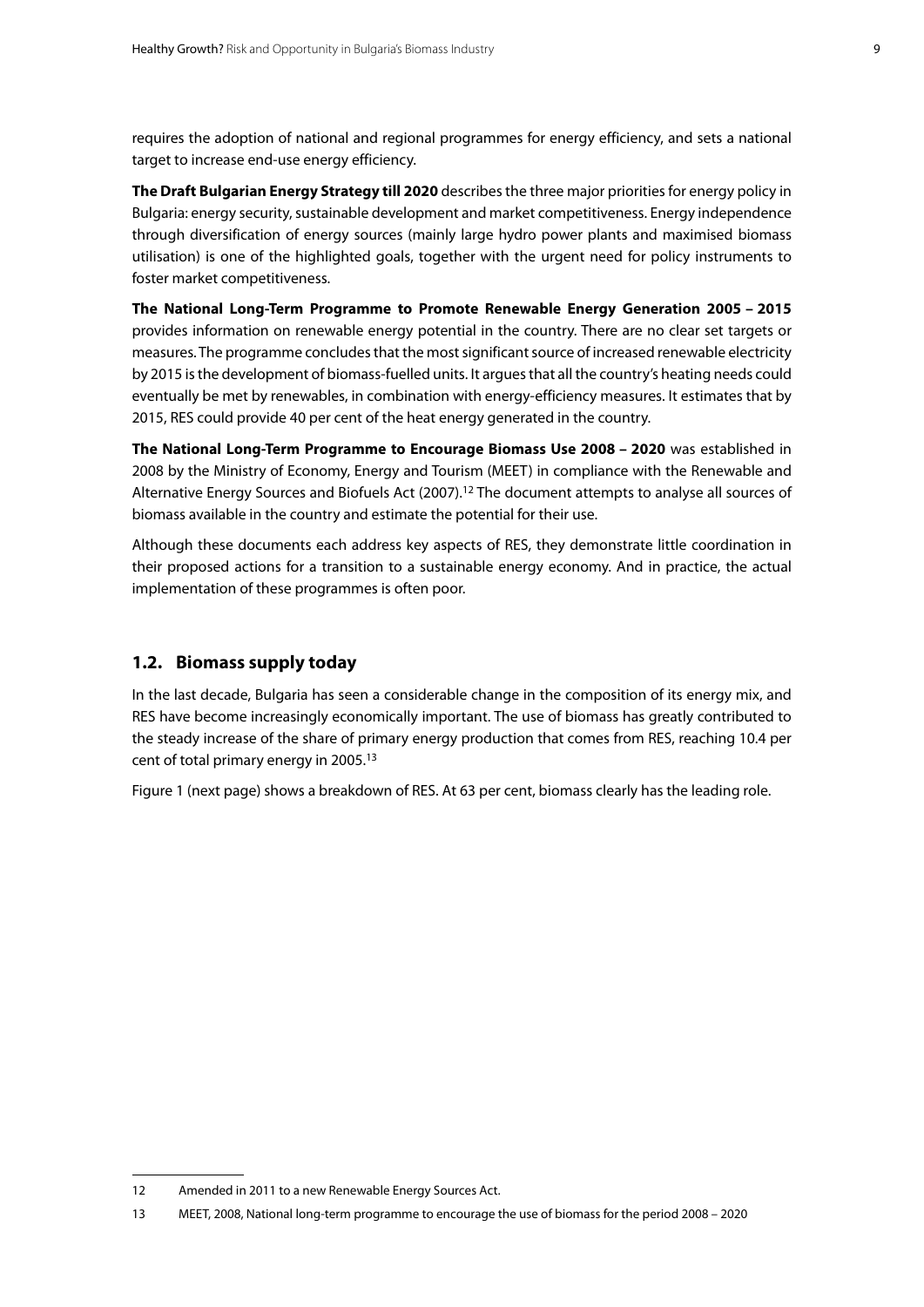<span id="page-9-0"></span>**Figure 1: Breakdown of RES use in 2005** 



\*data from MEET, 2008, National long-term programme to encourage the use of biomass for the period 2008 – 2020

Biomass is the most widely used RES in Bulgaria, – predominantly in the form of firewood combined with coal. The consumption of firewood has increased significantly in past decades (1997 – 2005) as a result of the increased prices of other fuels and electricity. Residues from felling and low-quality wood are also a major resource. Unfortunately there is no definition of 'low-quality wood,' but it presumably includes deadwood, the removal of which could harm the functioning and productivity of forest ecosystems.

Processed wood fuels — wood chips, pellets and briquettes — are not popular due to their higher prices and the underdeveloped supply chain. Biomass waste from agriculture is little used and is usually disposed of in situ by the farmers, being burnt or ploughed back into the ground. 14

| <b>Sector of origin</b>                                                                                              | Amount of<br>domestic<br>resource | <b>Exported</b> | <b>Net</b><br>amount | <b>Primary energy</b><br>production (ktoe) |
|----------------------------------------------------------------------------------------------------------------------|-----------------------------------|-----------------|----------------------|--------------------------------------------|
| (A) Biomass from forestry                                                                                            | 827                               | 32              | 795                  | 795                                        |
| (1) Direct supply of wood biomass                                                                                    | 768                               | 32              | 736                  | 736                                        |
| (2) Indirect supply of wood biomass for<br>energy generation                                                         | 0                                 | 0               | 0                    | 0                                          |
| (B) Biomass from agriculture and fisheries                                                                           | 0                                 | $\Omega$        | 0                    | 0                                          |
| (C) Biomass from waste (mainly biodegradable<br>fraction of industrial waste including paper,<br>cardboard, pallets) | 59                                | $\Omega$        | 59                   | 59                                         |

#### **Table 1: Domestic biomass supply in 200615**

<sup>14</sup> MEET,2008, National long-term programme to encourage the use of biomass for the period 2008 – 2020

<sup>15</sup> MEET, 2010, National Renewable Energy Action Plan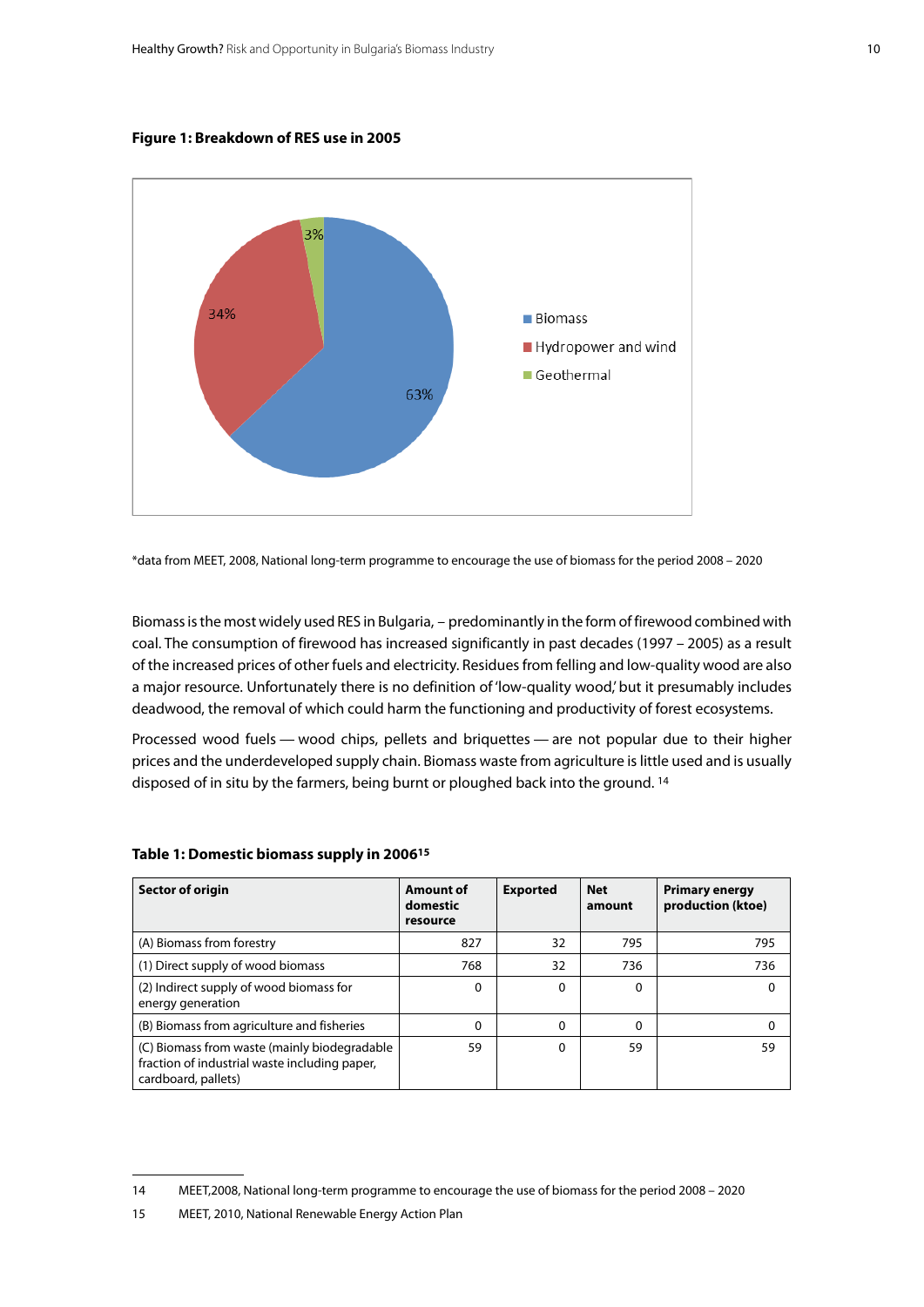<span id="page-10-0"></span>One of the main problems identified by the NREAP is that information on the available quantities of biomass is scarce. Obviously, state authorities need to develop and implement an information system to channel information to the national statistical authorities, the relevant departments of MEET, and the Ministry for Agriculture and Food (MAF).

Even though biomass is one of the main RES in the country, its share of overall primary energy production and final consumption is still negligible, at only 6.6 per cent and eight per cent respectively. Table 2 shows the share of biomass in the energy mix for Bulgaria in the period 1997 – 2005.

| <b>Indicator</b>                                      | 1997    | 2000   | 2005   |
|-------------------------------------------------------|---------|--------|--------|
| Primary energy production                             | 10,395  | 10,282 | 10,539 |
| <b>Biomass production</b>                             | 251     | 550    | 691    |
| Share of total production                             | 2.4%    | 5.3%   | 6.6%   |
| Gross domestic energy consumption                     | 21,227  | 19,218 | 20,137 |
| Gross domestic consumption of biomass and other fuels | 261     | 558    | 750    |
| Share of gross domestic energy consumption            | $1.2\%$ | 2.9%   | 3.7%   |
| Final energy consumption                              | 9,936   | 8,435  | 9,276  |
| Final energy consumption of biomass and other fuels   | 254     | 555    | 754    |
| Share of final energy consumption                     | 2.6%    | 6.6%   | 8.0%   |

#### **Table 2: Basic energy indicators (thousand toe)16**

\*According to the energy balance sheets of the National Statistical Institute

<sup>16</sup> MEET, National long-term programme to encourage the use of biomass for the period 2008 – 2020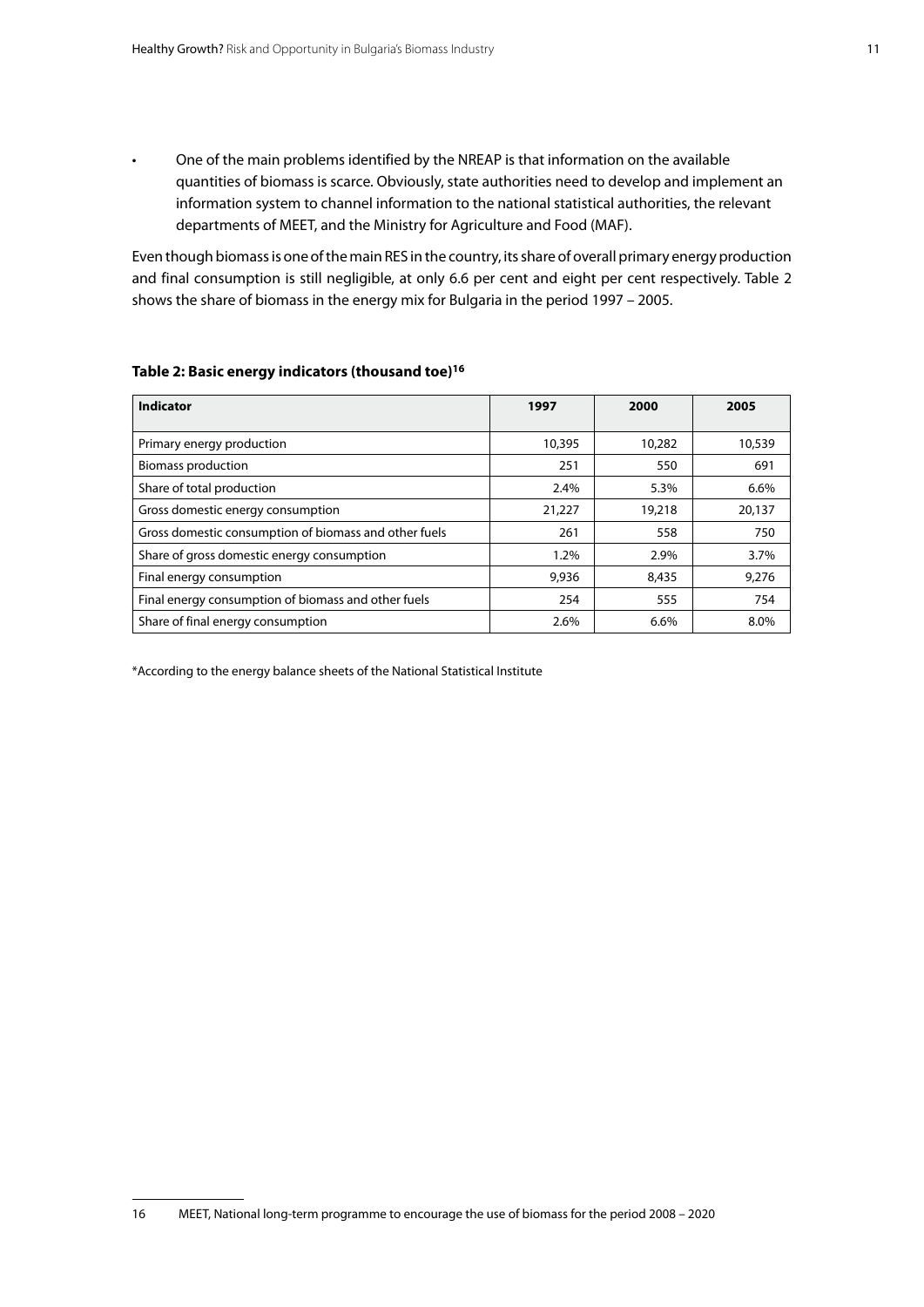### <span id="page-11-0"></span>**2. Projections for domestic biomass supply**

The effective utilisation of Bulgaria's biomass potential depends on the presence of the following key factors:

- Establishment of an organised system for collection and distribution of biomass;
- Use of efficient technologies for the direct combustion of biomass;
- Introduction of energy-generating technologies;
- The presence of infrastructure allowing the use of different types of biomass;
- Development of the biomass market in the country;
- The existence of preferential prices to allow the local population to collect logs to help them meet their energy needs.<sup>17</sup>

This chapter will review the existing projections for domestic biomass supply based on several reports:

- a) The National Long-Term Programme to Encourage Biomass Use (NLPEBU) 2008 2020;
- b) The NREAP<sup>18</sup>;
- c) Bulgarian Vision for Sustainable Energy.19

**The NLPEBU 2008 – 2020** estimated total technical biomass potential at 96.7 petajoules (PJ), including:

Forest biomass – 46.6 PJ (48 per cent);

Agricultural biomass (including rapeseed oil) – 46.9 PJ (49 per cent);

Waste biomass from industry – 3.2 PJ (three per cent).

Such projections were based on forecasts for harvested wood in the draft *National Strategy for Sustainable Development of the Forestry Sector in Bulgaria* (NSSDFS) 2006 – 2015, of 7 million m3 by 2015 and 8.5 million  $m^3$  by 2020. This would represent a growth of 24 per cent and 50 per cent, respectively, vs 2005 figures. Table 3 shows how Bulgaria's future wood harvest would look, if these estimates were realistic. 20

<sup>17</sup> MEET, National long-term programme to encourage the use of biomass for the period 2008 – 2020

<sup>18</sup> MEET, 2010, National Renewable Energy Action Plan

<sup>19</sup> INFORSE, 2008, Bulgarian Sustainable Energy Vision 2050

<sup>20</sup> MEET, 2008, National long-term programme to encourage the use of biomass for the period 2008 – 2020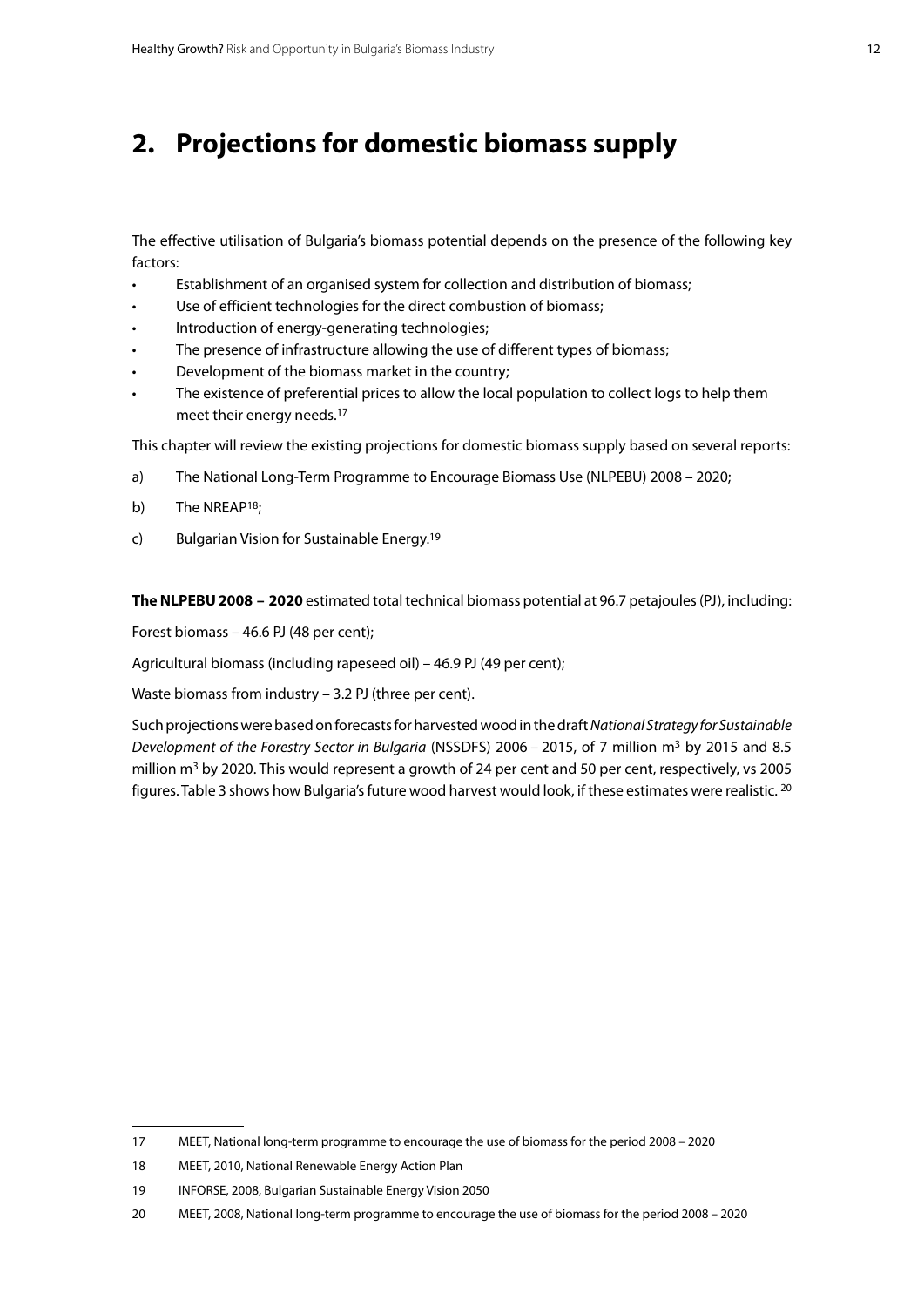#### <span id="page-12-0"></span>**Table 3: Estimates21 for quantity of timber produced in m3**

| <b>Indicator</b>                                                        | 2005      | 2015      | 2020      |
|-------------------------------------------------------------------------|-----------|-----------|-----------|
| Quantity of coniferous timber harvested                                 | 2,116,474 | 2,800,000 | 3,400,000 |
| Quantities of coniferous wood fuels produced (20%)                      | 429,950   | 560,000   | 680,000   |
| Increase in coniferous wood harvested for fuels (compared to<br>2005)   |           | 130,000   | 250,000   |
| Quantity of broad-leaved timber harvested                               | 3,545,998 | 4,200,000 | 5,100,000 |
| Quantities of broad-leaved wood fuels produced (75%)                    | 2,643,109 | 3,150,000 | 3,825,000 |
| Increase in broad-leaved wood harvested for fuels (compared to<br>2005) |           | 506,000   | 1,181,000 |
| <b>Total quantity of timber harvested</b>                               | 5,662,472 | 7,000,000 | 8,500,000 |

Based on the above calculations, Table 4 gives estimates for the amount of unused wood biomass and its energy equivalence. By 2020, timber harvested for wood fuels could increase by 1,431,000 m<sup>3</sup> per year, compared to 2005 figures.

#### **Table 4: Available unused quantities of woody biomass22**

| <b>Origin of wood biomass</b>                                | <b>Currently unused quantities</b>     | Energy equivalent, ktoe/yr |  |  |  |  |  |  |
|--------------------------------------------------------------|----------------------------------------|----------------------------|--|--|--|--|--|--|
| Wood biomass from forestry, including:                       |                                        |                            |  |  |  |  |  |  |
| Branches and twigs                                           | $315,000 \text{ m}^3/\text{yr}$        | 65.1                       |  |  |  |  |  |  |
| Possible increase in timber harvested<br>(forecast for 2020) | $1,431,000 \text{ m}^3/\text{yr}$      | 306.8                      |  |  |  |  |  |  |
| Industrial wood waste                                        | 50,000 metric tonnes (t) dry matter/yr | 23.0                       |  |  |  |  |  |  |
| Total                                                        |                                        | 394.9                      |  |  |  |  |  |  |

Based on the data in Table 3, the energy equivalents of these additional quantities of wood fuels are respectively:

- in 2015: 24.5 ktoe/yr for coniferous wood and 111.2 ktoe/yr for broad-leaved;
- in 2020: 47.200 ktoe/yr for coniferous wood and 259.6 ktoe/yr for broad-leaved.

The NLPEBU states that the major obstacles to the utilisation of branches and small-size trees for energy purposes are: the expense of harvesting and collection; the difficulties associated with the location of forest areas; and an inadequate network of forest access roads. Therefore, the forecasted use of branches and twigs only takes into account the quantities considered technically accessible.

Furthermore, it is difficult to assess the potential of industrial wood waste. Some wood waste is burned in boilers, generating mostly heat energy and small quantities of electric energy. But the remainder is currently unused because of its high humidity, or due to the lack of appropriate technologies to transform it into wood briquettes and pellets. Table 5 shows a detailed breakdown of the forecast share of gross and final energy consumption for biomass.

<sup>21</sup> MEET, 2008, National long-term programme to encourage the use of biomass for the period 2008 – 2020

<sup>22</sup> MEET, 2008, National long-term programme to encourage the use of biomass for the period 2008 – 2020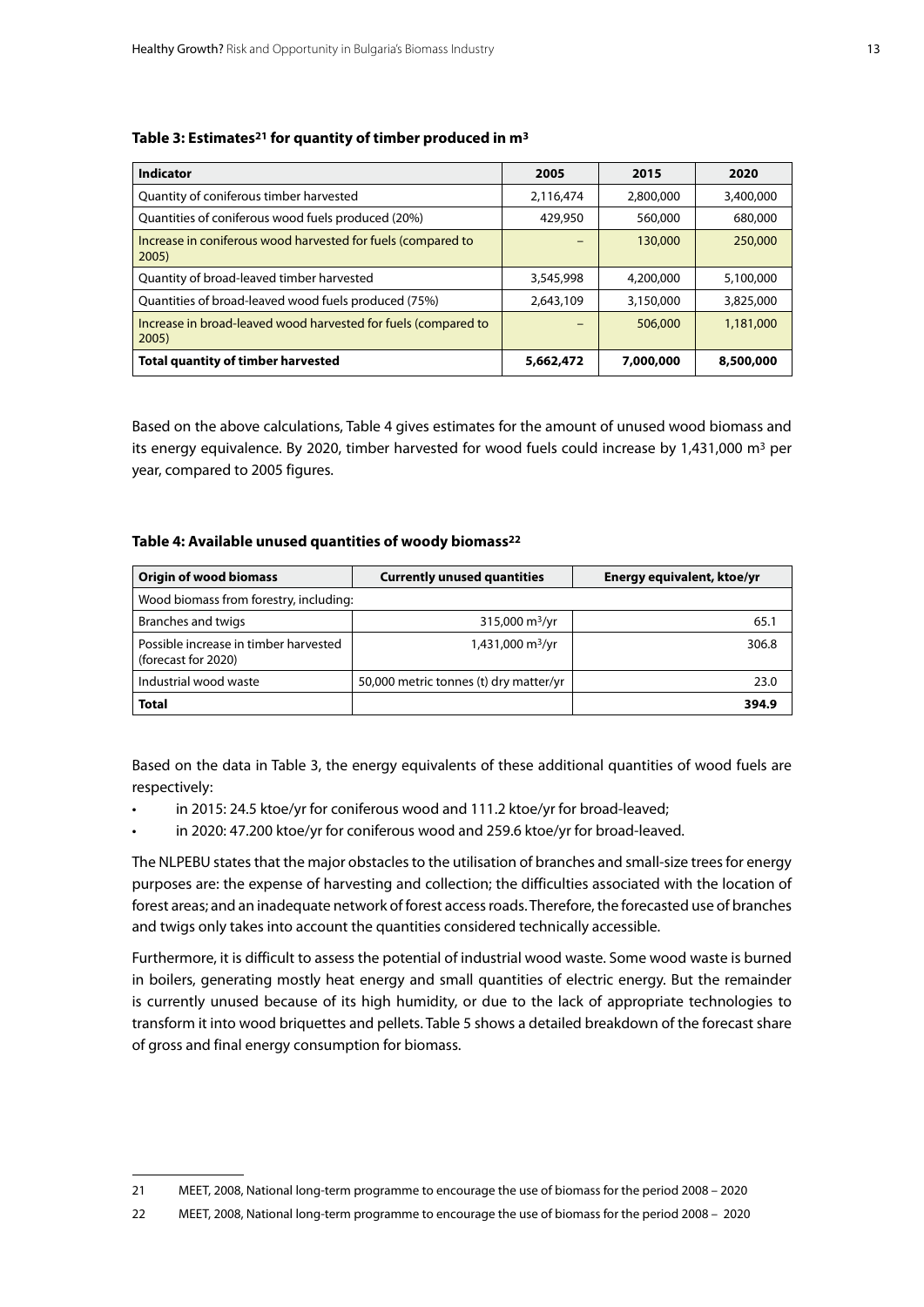| <b>Indicator</b>                        | 2005*  | 2010   | 2015   | 2020   |
|-----------------------------------------|--------|--------|--------|--------|
| Gross domestic consumption              | 20,137 | 20,500 | 22,400 | 25,600 |
| Final energy consumption                | 9,275  | 10,400 | 11,400 | 12,500 |
| Gross domestic consumption of biomass** | 750    | 1,192  | 1,514  | 2,181  |
| Share of gross domestic consumption     | 3.7%   | 5.8%   | 6.8%   | 8.5%   |
| Final energy consumption of biomass**   | 745    | 1,090  | 1,197  | 1,344  |
| Share of final energy consumption       | 8.0%   | 10.5%  | 10.5%  | 10.7%  |

<span id="page-13-0"></span>**Table 5: Estimate of key energy indicators and biomass as share of total, (ktoe)23**

\*According to the energy balance sheets of the National Statistical Institute

\*\*Including biofuels

For the purposes of this analysis it was assumed that the gross domestic consumption in the country will grow at an average annual rate of 1.6 per cent. In 2020, if full utilisation of biomass energy potential is achieved, its share will reach 8.5 per cent of gross domestic consumption.

By 2020, about 38 per cent of the biomass utilised is expected to be used for the generation of electric and heat energy, which amounts to about 837 ktoe. About 70 per cent of this will be used for the generation of heat energy, and about 30 per cent for the generation of electricity. The biomass share of final energy use will reach 10.7 per cent. The sector making most use of biomass energy will be households (55.8 per cent), followed by the transport sector (25.4 per cent). Figure 2 compares the final energy consumption of biomass across basic economic sectors for 2005 and 2020.24



#### **Figure 2: Final energy consumption of biomass by basic economic sectors for 2005 and 202025**

The figures illustrate how the share of biomass use by households and industry is expected to decrease by 2020 and that of agriculture and transport to increase. Household consumption is expected to fall (as a proportion of the whole) as a result of the introduction of more efficient biomass combustion technol-

<sup>23</sup> MEET, National long-term programme to encourage the use of biomass for the period 2008 – 2020

<sup>24</sup> MEET, 2008, National long-term programme to encourage the use of biomass for the period 2008 – 2020

<sup>25</sup> MEET, 2008, National long-term programme to encourage the use of biomass for the period 2008 – 2020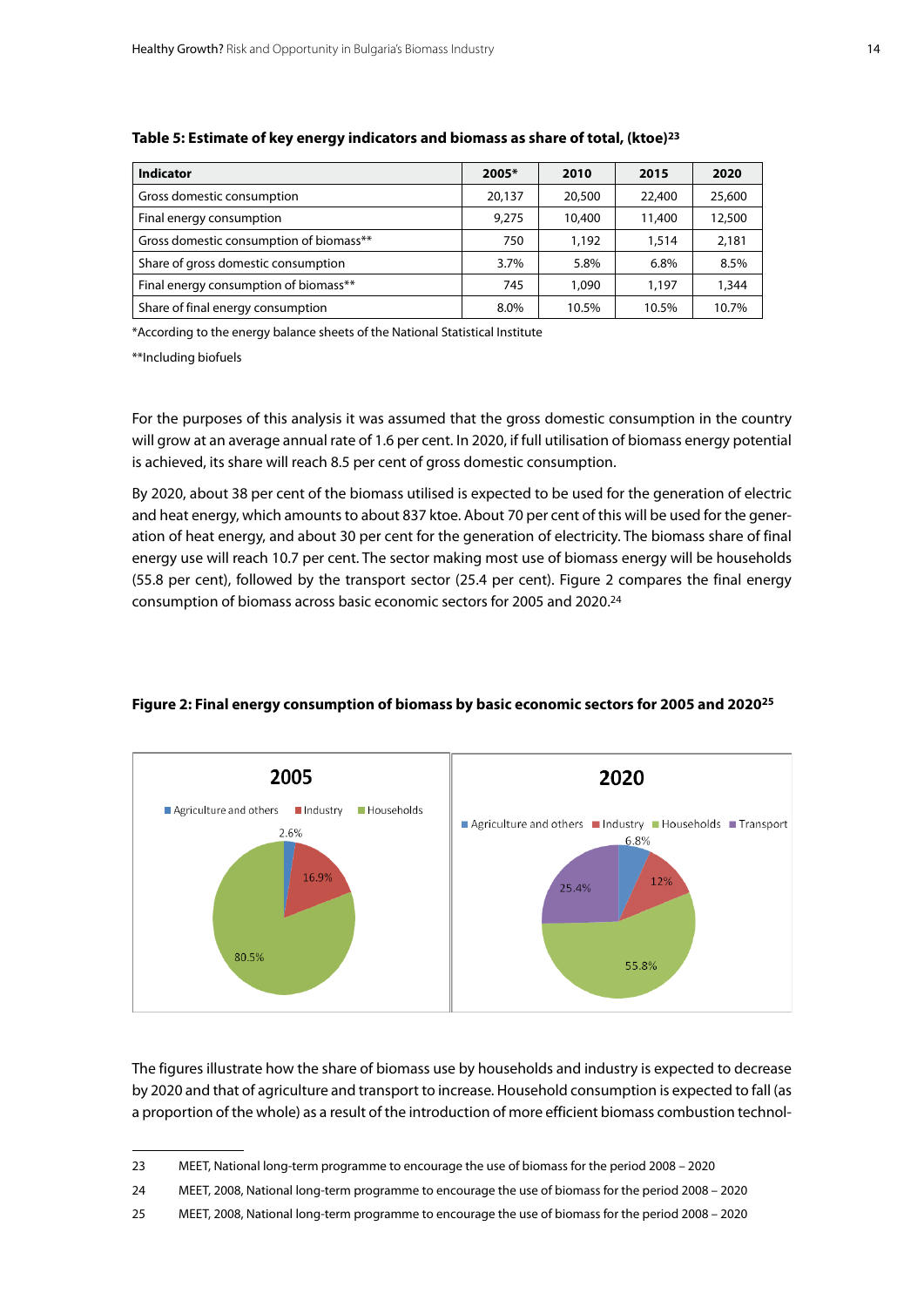<span id="page-14-0"></span>ogies, while concurrently, the transport and agriculture sectors will experience a shift to biomass fuels.

At the end of June 2010, Bulgaria submitted the NREAP to the European Commission (EC). It shows how it expects to reach its legally binding 2020 target for the share of RE in final energy consumption. According to the plan, the technical potential for the production of energy from renewable sources is around 4,500 ktoe. The distribution between the various sources is uneven, with hydropower (around 31 per cent) and biomass (around 36 per cent) having the highest shares. Table 6 shows the expected amounts of biomass for 2010 and 2020, by sector of origin.

| Table 6: Estimated biomass domestic supply for 2015 and 2020 <sup>26</sup> |  |
|----------------------------------------------------------------------------|--|
|----------------------------------------------------------------------------|--|

| <b>Sector of origin</b>                                                                                                               | <b>Expected amount of</b><br>domestic resource<br>2015 (ktoe) | <b>Expected amount of</b><br>domestic resource<br>2020 (ktoe) |
|---------------------------------------------------------------------------------------------------------------------------------------|---------------------------------------------------------------|---------------------------------------------------------------|
| (A) Biomass from forestry — direct supply of wood biomass from<br>forests and other wooded land for energy generation                 | 830                                                           | 892                                                           |
| (B) Biomass from agriculture and fisheries                                                                                            | 130                                                           | 169                                                           |
| (1) Agricultural crops and fishery products directly provided for<br>energy generation                                                | 100                                                           | 130                                                           |
| (2) Agricultural by-products/processed residues and fishery<br>by-products for energy generation                                      | 30                                                            | 39                                                            |
| (C) Biomass from waste (mainly biodegradable fraction of industrial<br>waste (including paper, cardboard, pallets) and sewage sludge) | 63.5                                                          | 84                                                            |

A 2008 joint report by the International Network for Sustainable Energy (INFORSE) and the Bulgarian NGO Za Zemiata, entitled **Bulgarian Sustainable Energy Vision**, analyses the possible changes in energy supply and demand, with a phase-out of fossil energy and energy imports over a fifty-year period. According to this paper, biomass will contribute significantly to the accomplishment of 100 per cent RE for Bulgaria by 2050. Increases in electricity demand and the transition to biomass power will necessitate the construction of biomass power plants to produce 8.5 terawatt hours (TWh), or 45 PJ of electricity and 25 PJ of heat until 2050. This will require construction of 1,500 – 2,000 megawatt (MW) of biomass power plants, with about half of this in operation by 2020.27

Figure 3 (next page) demonstrates the crucial role of biomass in the achievement of this scenario.

<sup>26</sup> MEET, 2010, National Renewable Energy Action Plan

<sup>27</sup> INFORSE, 2008, Bulgarian Sustainable Energy Vision 2050, available at [http://www.inforse.org/europe/VisionBG.](http://www.inforse.org/europe/VisionBG.htm)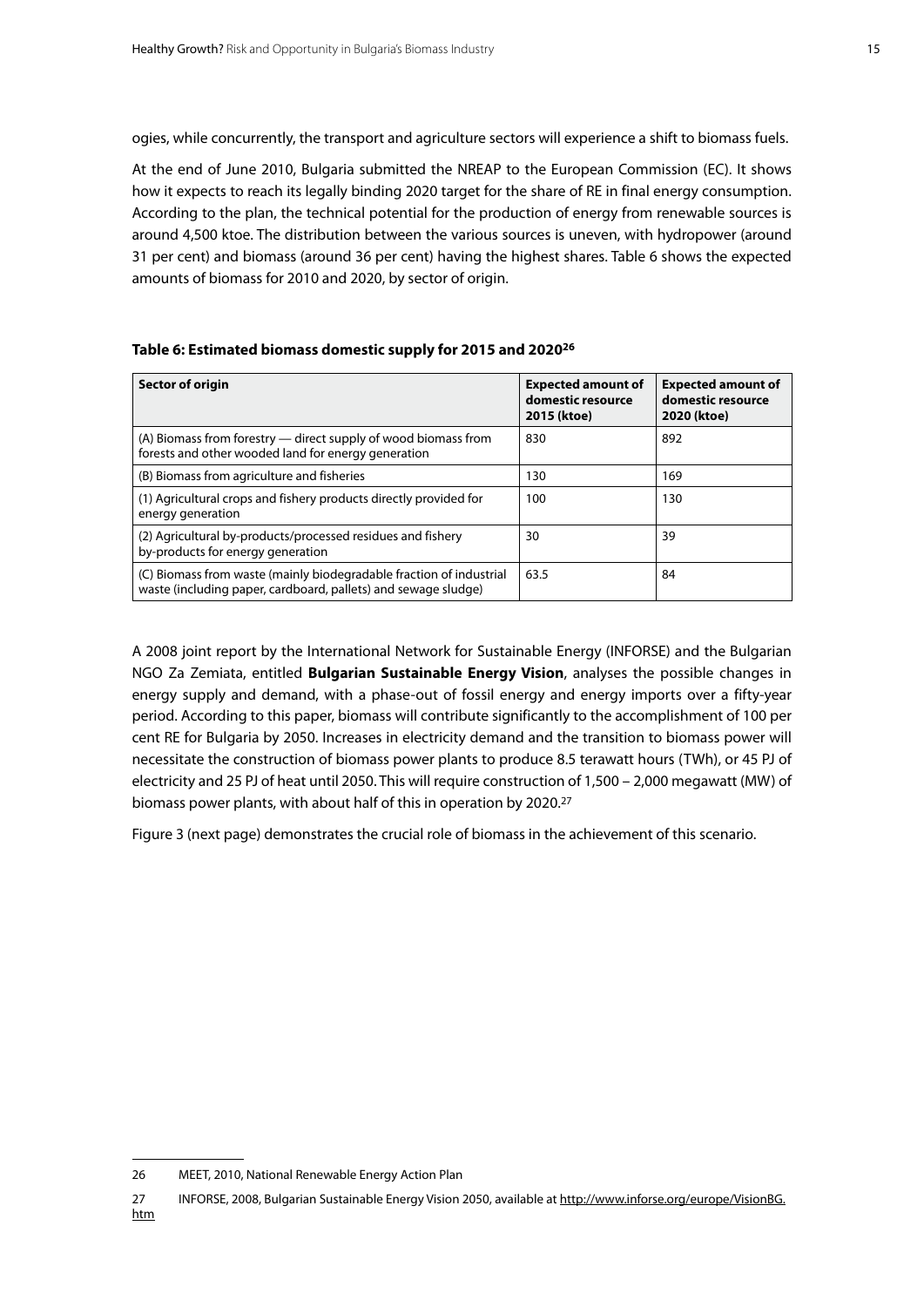<span id="page-15-0"></span>



Graph: Change in primary energy supply, following this vision. The decrease after 2020 is because assumptions of a less material growth than today and strong emphasis on energy efficiency.

The report does not provide any specific data on how the calculations for biomass (in particular) have been derived, nor what biomass resources are taken into consideration.

Analysis of Bulgarian RE potential, in the framework of the *Classification of European Biomass Potential for Bio-energy Using Terrestrial and Earth Observations (CEUBIOM)* project, produces a total value of 96.2 PJ/year, consisting of three components: forest biomass (44.4 PJ), agricultural biomass (48.2 PJ), and waste biomass from industry (3.6 PJ). This is equivalent to about 16 per cent of the primary energy supply for 2005.<sup>28</sup>

In spite of the assessments made by international experts of the huge potential for biomass electricity generation in Bulgaria, Bulgarian experts are of the opinion that biomass may only be suitable for electricity generation in CHP plants. Its use in condensing power plants is considered to be inexpedient from an environmental, economic and technical point of view.29

The documents discussed above focus mainly on the technical potential of biomass and do not consider the economic and practical limitations, which would be crucial to future national strategies. They lack a clear plan for the promotion of sustainable biomass production and utilisation. Without sufficient thought to sustainability and safeguards, the projected increase in biomass energy risks leading to deforestation and loss of biodiversity.

Overall, information on the available quantity of biomass is rather scarce and inconsistent. Clearly, there is a need for a formal system to channel information to the national statistical authorities, and the relevant departments of MEET and MAF.

<sup>28</sup> BGBIOM 2010

<sup>29</sup> MEET, 2010, National Renewable Energy Action Plan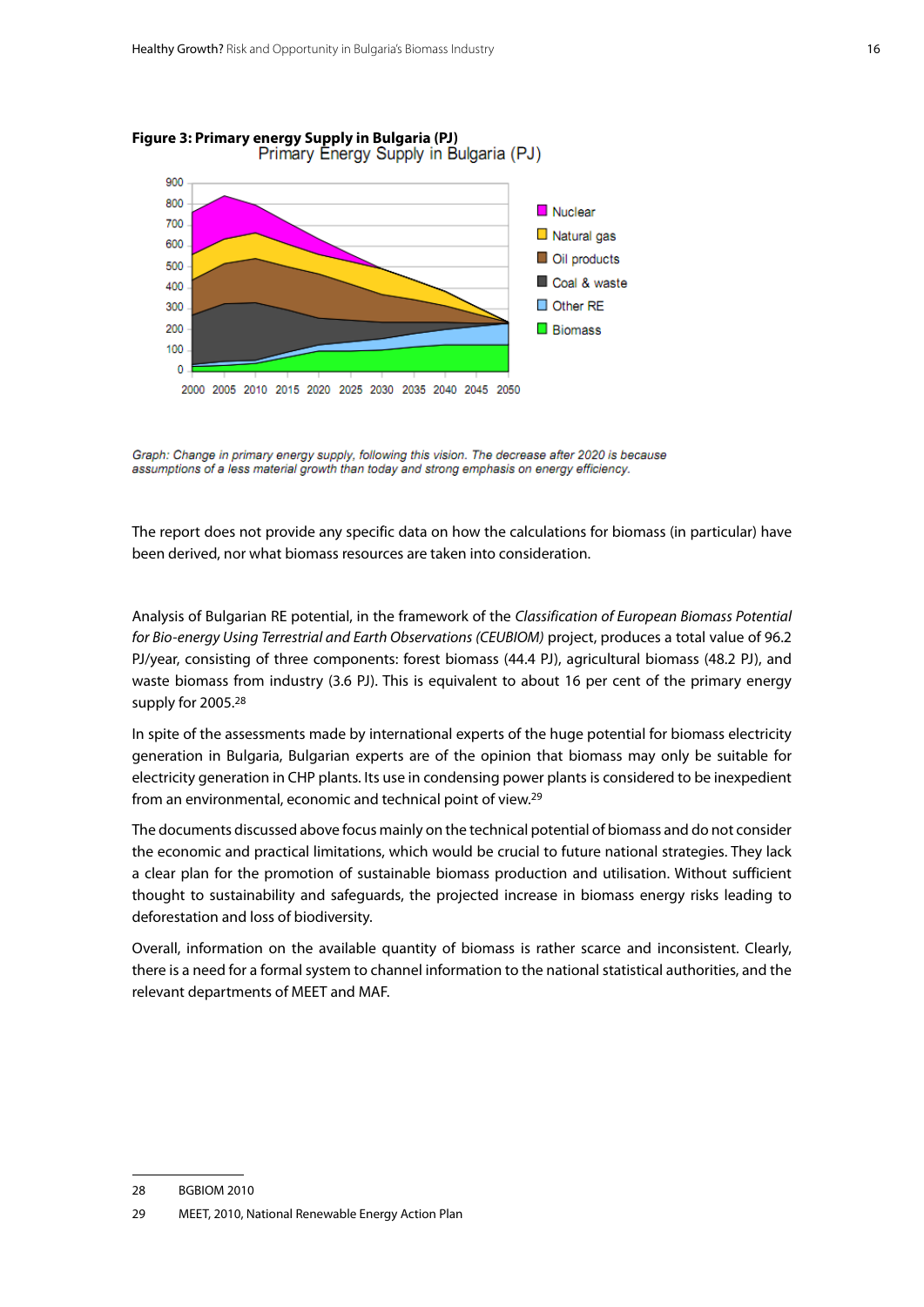### <span id="page-16-0"></span>**3. Export and import markets for biomass**

Bulgaria is not a significant player in the international timber markets (Table 7). Timber exports represent 0.4 per cent of total exports and only 0.003 per cent of European imports. Currently, Bulgaria ranks lowest amongst European nations for timber imports and second lowest for exports.

**Table 7: Statistic information for production, export and import of roundwood: industrial and fuelwood30**

| <b>Commodities</b>      | Production, thousand m <sup>3</sup> |       |       |       | Export, thousand m <sup>3</sup> |      |      |      | Import, thousand $m3$ |      |      |      |
|-------------------------|-------------------------------------|-------|-------|-------|---------------------------------|------|------|------|-----------------------|------|------|------|
|                         | 2004                                | 2005  | 2006  | 2009  | 2004                            | 2005 | 2006 | 2009 | 2004                  | 2005 | 2006 | 2009 |
| Roundwood               | 5,986                               | 5,862 | 5,992 | 4,599 | 460                             | 556  | 578  | 278  | 78                    | 48   | 52   | 45   |
| Industrial<br>roundwood | 3.077                               | 3,184 | 3,107 | 2.224 | 372                             | 433  | 431  | 205  | 78                    | 48   | 52   | 42   |
| Fuelwood                | 2.909                               | 2,678 | 2.885 | 2.375 | 88                              | 123  | 147  | 73   |                       | 0    | 0.2  |      |



The Bulgarian roundwood market for the period 1990 – 2005 could be classified as predominantly domestic; as more than 90 per cent of the roundwood harvested was used to meet the needs of manufacturing, construction and other sectors of the Bulgarian economy, and to satisfy the needs of the local population. In the years immediately preceding 2005, Bulgaria exported greater volumes of roundwood, mainly to Greece and Turkey. In 2005, roundwood exports totalled 343,000 m<sup>3</sup>, of which 133,000 m<sup>3</sup> was coniferous and 210,000 m<sup>3</sup> deciduous. Most export of deciduous fuelwood – 90,000 m<sup>3</sup> was to Turkey, Greece and Macedonia.31

Statistical information about exports and imports of roundwood is not gathered annually from the Regional Forestry Directorates, along with data concerning timber harvesting and change to forest

<sup>30</sup> FAOSTAT Forestry data for Bulgaria

<sup>31</sup> Stoyanov, Stoyanova 2005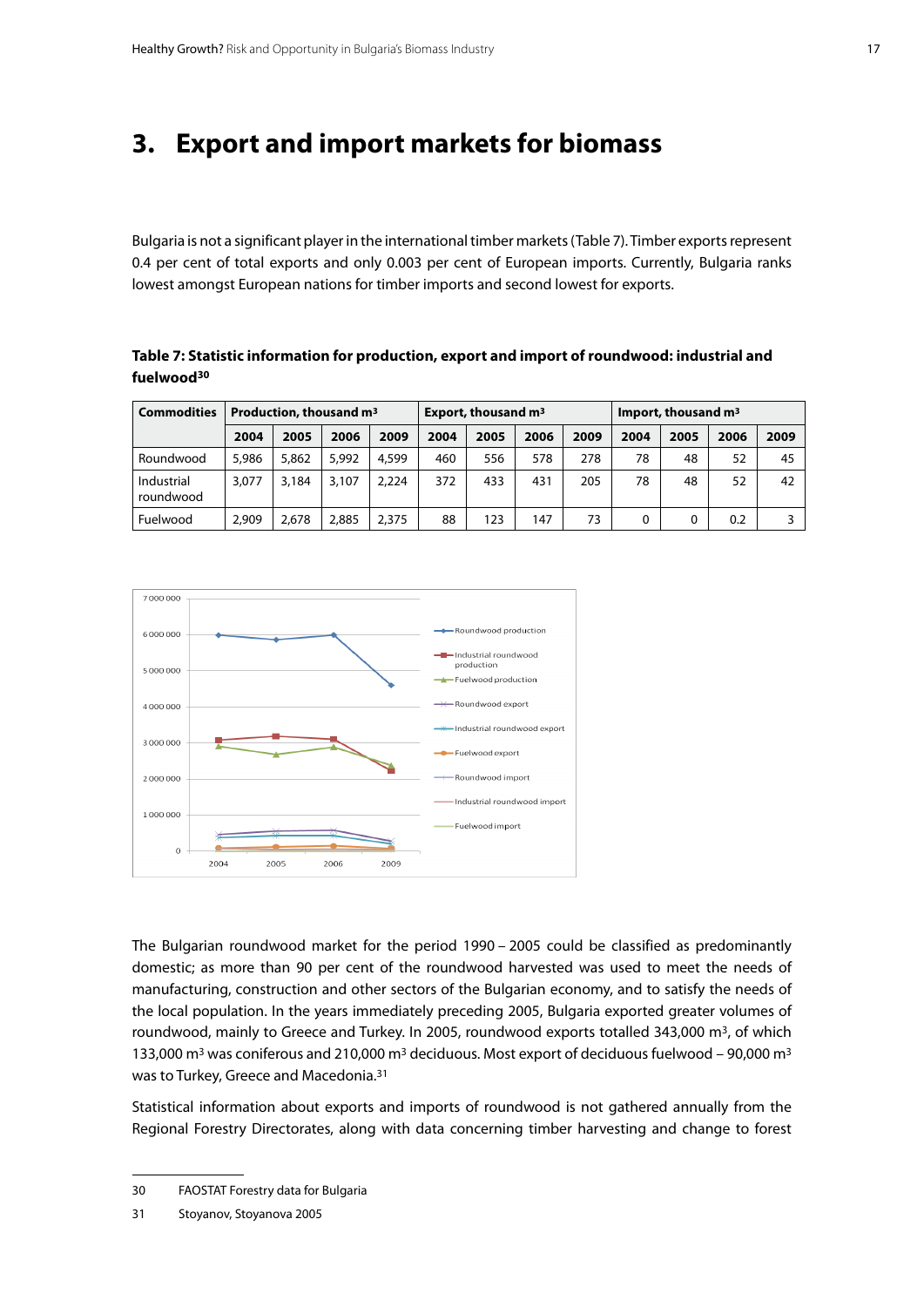areas; so, currently there is little data on biomass exports. What is known is that it increased from 10 ktoe in 1997 to 26 ktoe in 200532 and by 2006 had reached 32 ktoe.33

In response to the on-going economic crisis, in January 2009 the Executive Forest Agency (EFA) amended the Forest Act to remove the ban on exports of wood to countries outside the EU, opening up a new market in the neighbouring countries of Turkey and Macedonia.

Based on estimates of biomass production potentials, it is expected that Bulgaria should be able to export a substantial part of its biomass. However no detailed data has been provided in any of the strategic documents.

<sup>32</sup> MEET, 2008, National long-term programme to encourage the use of biomass for the period 2008 – 2020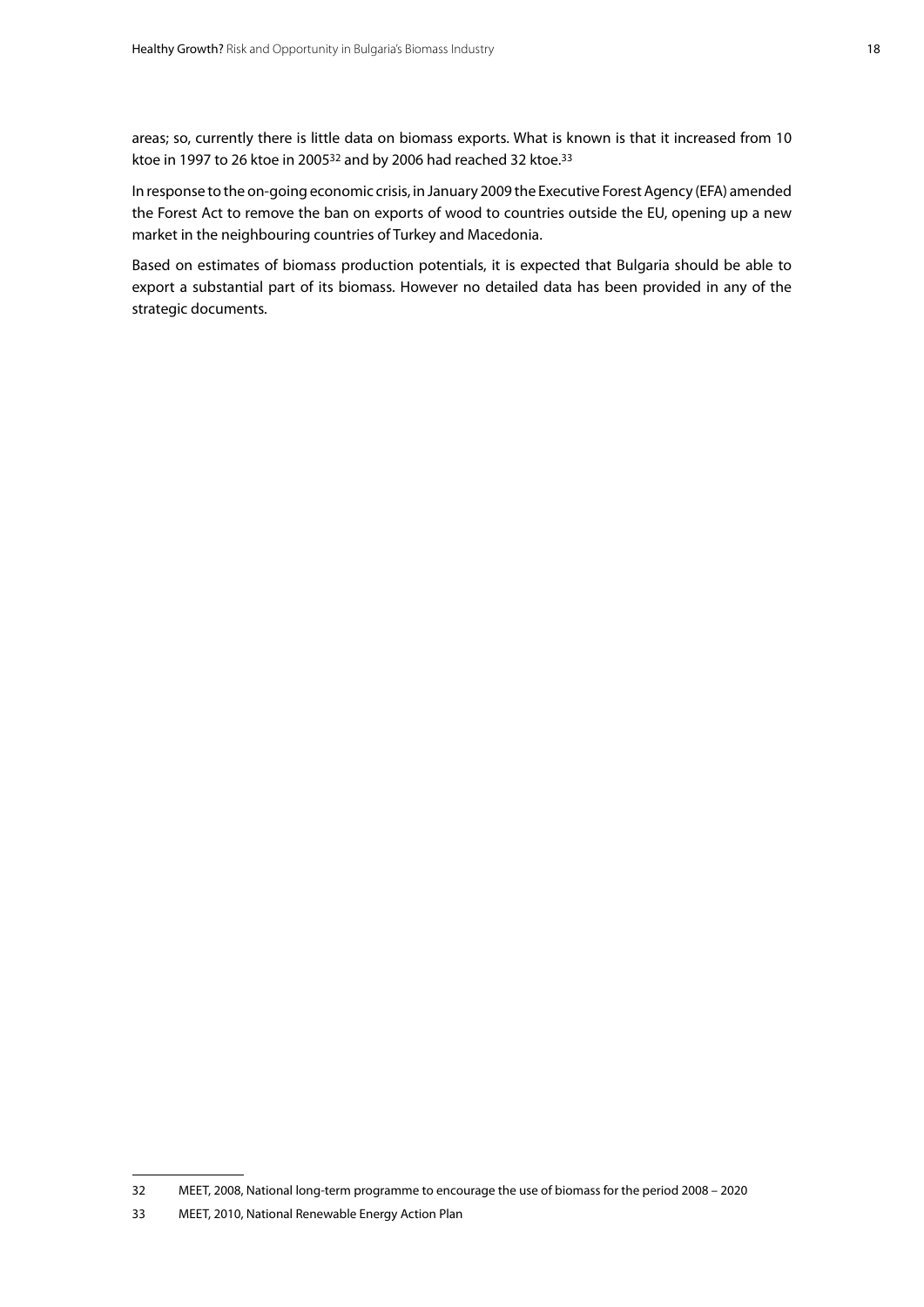### <span id="page-18-0"></span>**4. Measures to increase Bulgarian biomass supply**

According to the NREAP, MAF estimates that degraded land totals 348,118 ha. Unused arable land is estimated at 461,142 ha. The NREAP provides no further information about the geographical location of these areas. Many of them may have high biodiversity value and may not be at all suitable for afforestation or planting with energy crops. Measures to encourage the use of unused arable land, degraded land, etc for energy purposes are included in the national Rural Development Programme (RDP) 2007 – 2013, which also supports measures for energy production from animal manure (this programme had not commenced at the time of writing); and for biogas (of which current production remains insignificant). There are no specific incentives promoting the production and use of biogas, except for its use in CHP generation. Electricity produced by CHP operations is purchased by the national grid at preferential prices. The NREAP states that efforts are being made to improve forest management in order to increase future growth and sustainable production. Unfortunately, current practice in Bulgaria is limited to building new forest roads to currently inaccessible, biodiversity-rich forests; and increased extraction of forest by-products and low-quality wood (including deadwood). Certification of state-owned and municipal forests is planned in order to improve forest management techniques.

The role of biomass in the energy balance will increase but there will not be a significant increase in the quantities of biomass used. Two approaches are envisaged in the NREAP:

- increasing the share of biomass in the final consumption of energy;
- increasing the amount of heating produced by converting biomass.
- The use of biomass has become stable over the past three years for the following reasons:
- the increased price of wood:
- the improved energy performance of residential buildings;
- the improved efficiency of installations used to convert biomass into energy.<sup>34</sup>

The NSSDFS 2006 – 2015 and the Strategic Plan for Forest Sector Development (SPFSD) 2007 – 2011 include measures to support biomass and to increase the quantity of woody biomass used for energy purposes. The NSSDFS states that effective production and utilisation of bioenergy from sustainably managed renewable forest resources is a high priority of the national forest policy. Thus, the EFA will fund technological developments in biomass energy systems, and at the same time make efforts to guarantee additional energy resources through the establishment of new forests, including biomass plantations. The scope for new forests is very wide, due to the availability of abandoned agricultural land. The total area under forest could increase by up to 300,000 ha, 127,000 ha of which are currently un-forested, and the remainder being abandoned agricultural lands. Utilisation of logging residues and stumps also offers good opportunities to increase the total volume of woody biomass used.

The SPFSD is committed to the implementation of the National Strategy, in line with which it has defined four overall strategic objectives and key measures for their implementation. Key measure 7 (*Contribution to the United Nations Framework Convention on Climate Change (UNFCCC) and Kyoto Protocol implementation*) includes activities intended to stimulate the use of woody biomass for energy purposes. These include: development and implementation of the National Woody Biomass Action Plan; mapping and evaluation of woody biomass as a RES; development and implementation of regional and local pilot projects for energy production from woody biomass; legislative changes to encourage use of biomass for energy purposes; and establishing plantations of fast-growing species for production of biomass. So far, none of these activities has been implemented.

<sup>34</sup> MEET, 2010, National Renewable Energy Action Plan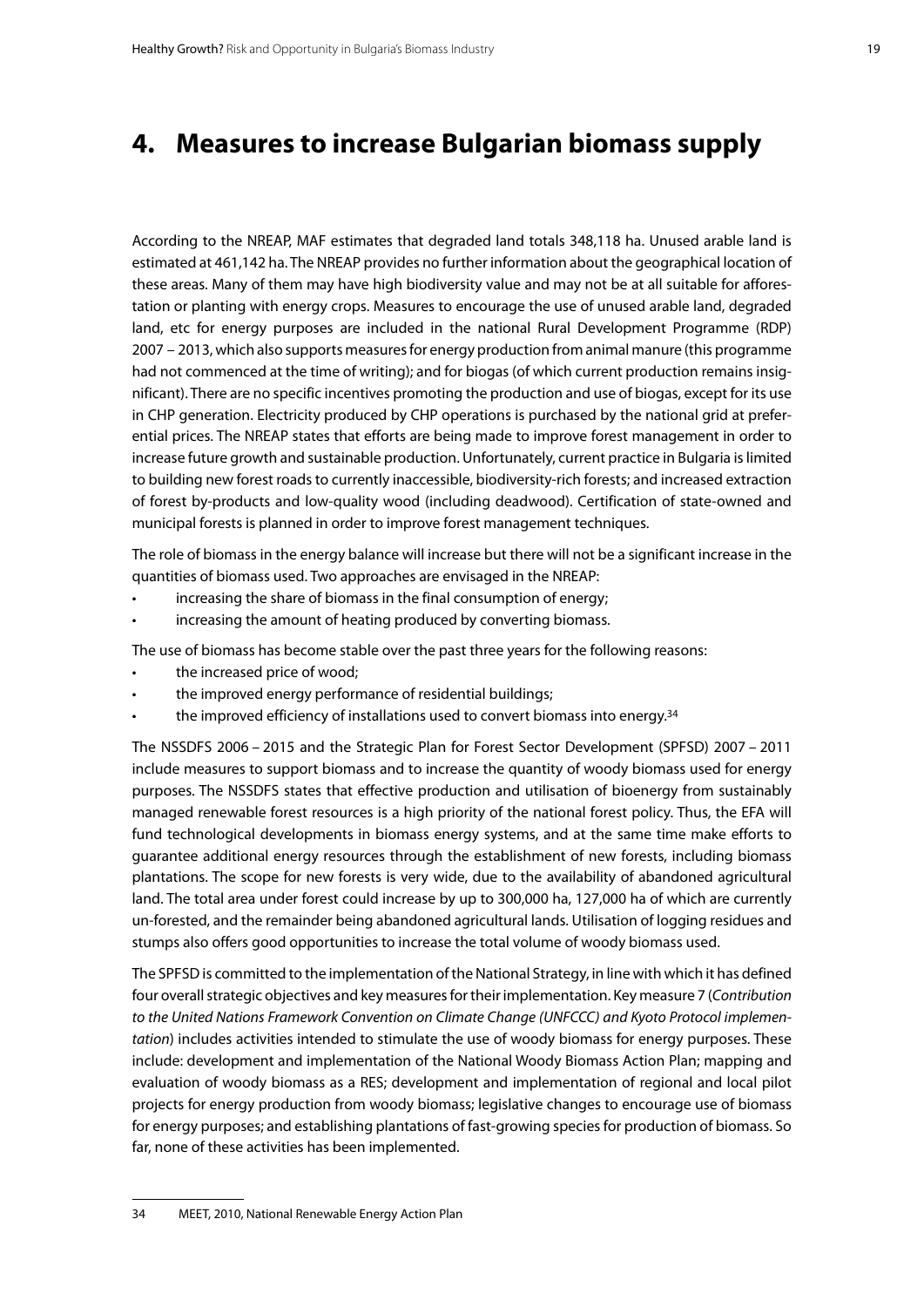Neither the NSSDFS nor the SPFSD include any safeguards to ensure that the planned increase in production and use of biomass won't cause irreversible damage to forests; that they won't have negative impacts on forest biodiversity, soil, water, forest health; and that no additional pressure will be put on protected and protective forests.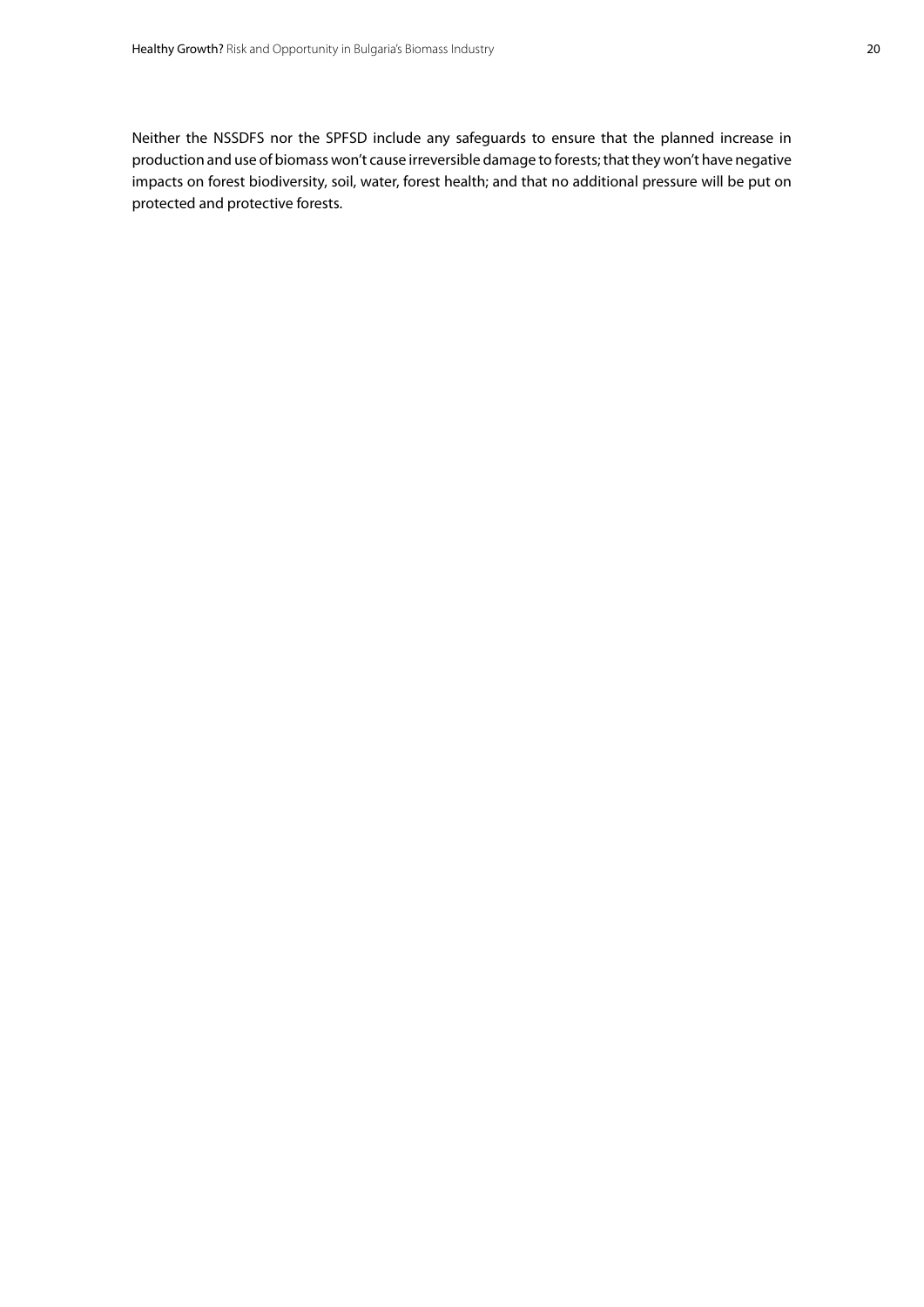### <span id="page-20-0"></span>**5. Impact of increased biomass use on other sectors**

According to the NREAP, no assessment has been made of how the increase in biomass energy production might impact other sectors. Such an assessment will be carried out as part of the future elaboration and implementation of the sustainable development policy. The increased production of processed biomass (e.g. wood chips, pellets and briquettes) would lead to a decrease in price for end customers. This would decrease the consumption of firewood.35

The increased use of biomass will certainly lead to increased competition with other sectors. This competition will have a big impact on natural ecosystems. Energy production from biomass, encouraged by the new preferential feed-in tariffs, could lead to increases in the market price of biomass and make the resource too expensive for other wood-processing companies. For example, the furniture producers could hardly compete with the purchasing power of the energy producers. Even now, many woodprocessing companies are forced to stop production due to resource shortages. The National Biomass Association, BGBIOM,36 recently argued that the development of RES, specifically biomass, requires good knowledge of biomass-for-energy potential. A consistent supply of high quality and low-cost biomass is very important. The competition between different use of biomass — for food and feed versus industrial use — should be carefully planned and controlled through statistical data collection.

<sup>35</sup> MEET, 2010, National Renewable Energy Action Plan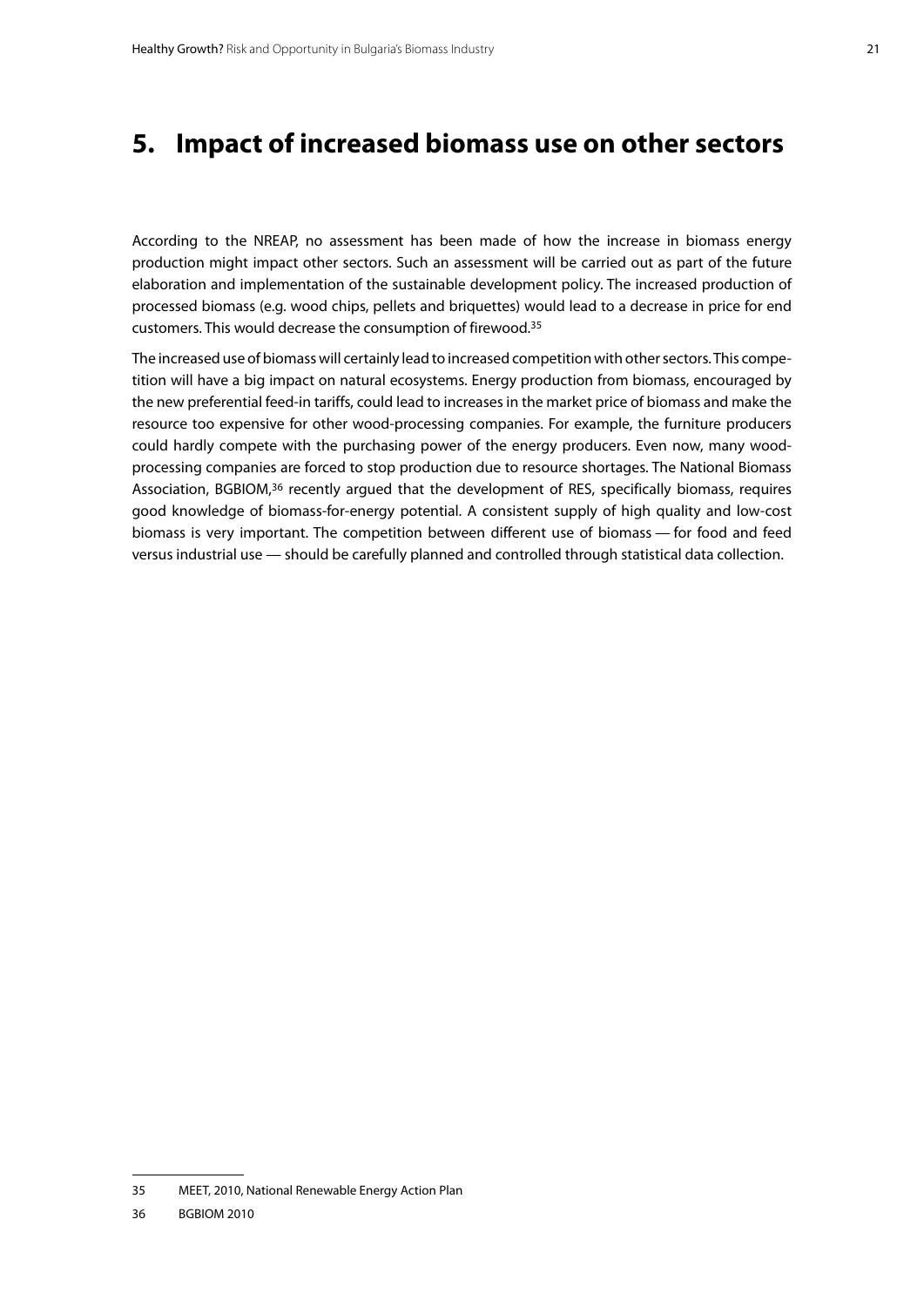### <span id="page-21-0"></span>**6. Household consumption of biomass for energy**

Currently, households consume 86 per cent of the biomass energy. In the last 10 years, households increased their biomass use fourfold, while at the same time the use of most other fuels has declined.

In the period 1997 – 2005, fuelwood consumption increased more than threefold. In 2005, total domestic consumption (*Table 9 – in green*) was 2,594,372 m3. Local population consumption was equal to 969,570 m<sup>3</sup>. In contrast, for the period 2005 – 2009 fuelwood consumption by the local population shrank to a third of its previous size to 335,002 m<sup>3</sup>. The main reasons for this were the economic crisis and milder winters.

Meanwhile, by 2009, the volume of fuelwood actually harvested was three per cent above the targets laid out in the forest management plans (335,002 m<sup>3</sup> versus 325,656 m<sup>3</sup>).

Most biomass energy consumption in Bulgaria takes place in rural areas. Products are fuelwood, followed by the residential consumption of wood briquettes from forestry wastes and saw mill by-products. Processed wood fuels (wood chips, pellets and briquettes) are not popular due to their higher prices and the underdeveloped supply system. Biomass waste from agriculture is not used to a great extent and is usually disposed of in situ by the farmers, by burning or ploughing in.<sup>37</sup>

According to the 2002 census, the number of households using wood for heating purpose was 1.9 million, or 65 per cent of the total. Due to negligible investment in biomass stoves and the increasing price of fossil-based energy (electricity and district heating) it is unlikely that the number of wood-using households will decrease. It should be noted that most of the heating appliances used — stoves and fireplaces — are obsolete and inefficient, with heat losses amounting to 60 – 70 per cent. Heating by high-efficiency boilers for local systems is underdeveloped.

The pattern of biomass usage does not seem sustainable, given that:

- The biomass resource used by the vast majority of households is firewood. It is a very labourintensive fuel, as consumers have to manually feed the stoves, and often they are also involved in the collection, transportation, and chopping of the wood. The wood given to local communities is mainly used as fuel and the local population get it at a preferential price. They pay only stumpage fees that are on average very low.
- Most households burn wood in stoves with an efficiency of between only  $20 40$  per cent, resulting in unnecessary consumption of wood and leading to unregulated deforestation.
- The number of modern boilers in use is still negligible due to the preponderance of low-income households in Bulgaria, and a lack of awareness.

In recent years, this pattern has gradually started to improve, as more high-efficiency pellet and briquette boiler-based technologies are installed.

Due to the lack of organised biomass collection and distribution schemes, it is difficult to gather accurate and up-to-date data. Many households in rural areas do not follow any uniform and sustainable method of biomass collection and some of the wood used for heating might be considered to have come from illegal logging. The scattered nature of wood and wood residue used by households makes data tracking problematic.

<sup>37</sup> REC report: JI POTENTIAL IN CENTRAL AND EASTERN EUROPE, Final Report (A Project Contracted from Overseas Environmental Co-operation Centre) July 2005, page 18 ([http://www.kyomecha.org/document/pdf/REC\\_report\\_](http://www.kyomecha.org/document/pdf/REC_report_part1) [part1](http://www.kyomecha.org/document/pdf/REC_report_part1)(profile).pdf)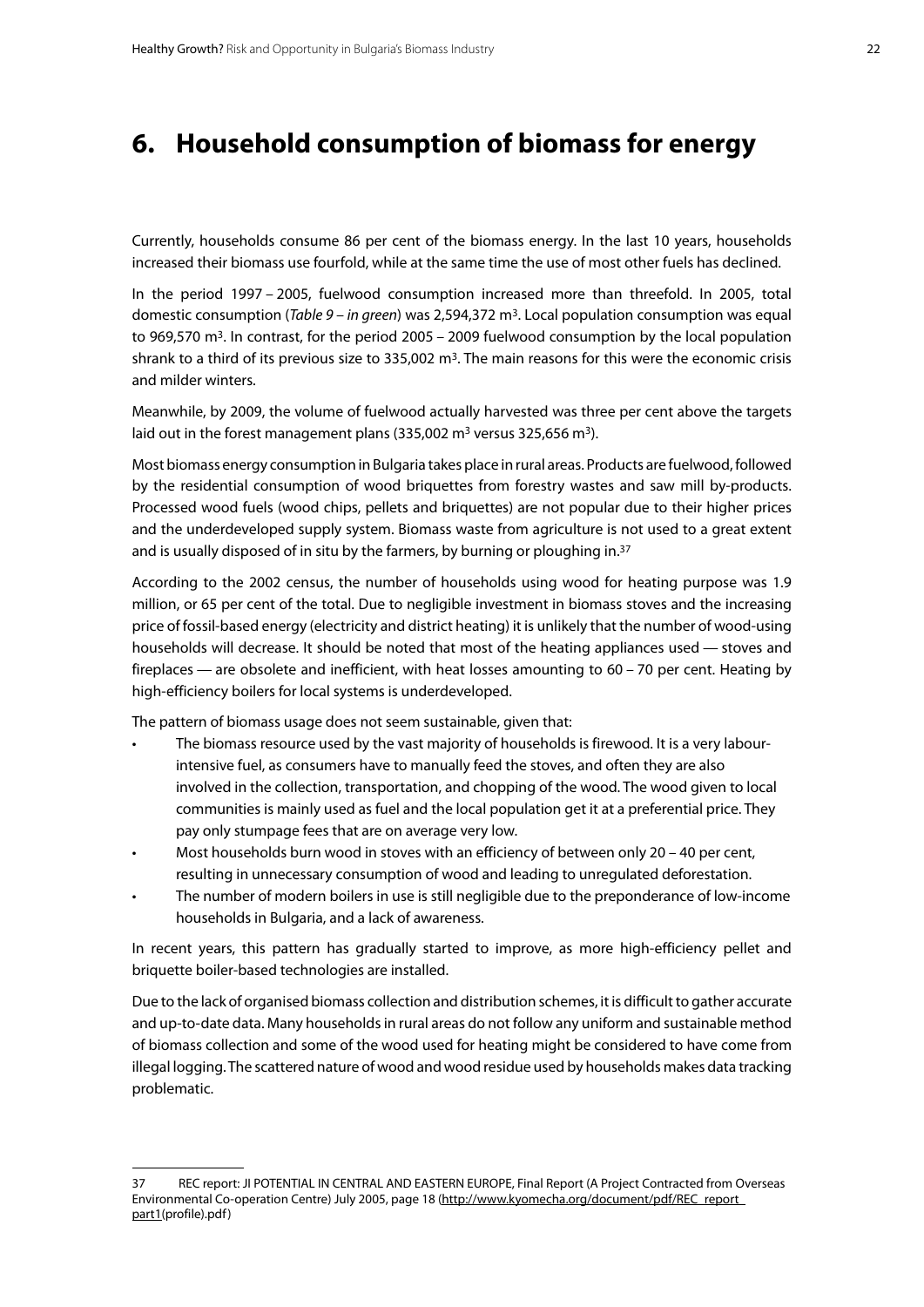### <span id="page-22-0"></span>**7. National Biomass Sustainability Criteria**

In the absence of EU-wide rules, the EC recommended that Member States introduce their own national schemes for biomass sustainability. Bulgaria has yet to introduce any such scheme.

Conversations conducted with representatives of the EFA showed that their position was generally in favour of sustainability criteria. They suggested that such criteria should be linked to those used by the Ministerial Conference on the Protection of Forests in Europe (MCPFE), and to forest certification principles. So far only the Forest Stewardship Council (FSC) certification scheme is used; the Programme for the Endorsement of Forest Certification (PEFC) has, historically, not been active in Bulgaria, but has now started operations.

The Ministry of Environment and Water's (MoEW) representatives were less agreeable to a potential sustainability scheme and suggested that the Renewable Energy Directive (RED) should first be incorporated into Bulgarian legislation (including the biofuels sustainability criteria) before criteria for biomass could be developed. Amendments to RAESBA, incorporating RED have been presented to the Council of Ministers but a lack of consensus between the responsible ministries – MEET, MoEW and MAF — has meant that at the time of writing, all decisions are still pending.

A Strategic Environmental Assessment (SEA) and Appropriate Assessment (AA)38 of the NREAP were prepared in 2010. Both documents proposed important measures to mitigate negative impacts on biodiversity, and imposed bans on unsustainable development of RES within areas covered by the Natura 2000 network. They stipulated requirements for the biomass industry, such as: a ban on logging in highconservation-value forests; a ban on the use of deadwood as a biomass source; a ban on afforestation of unused arable areas of significant biodiversity; a ban on the use of Genetically Modified Organisms (GMO) for fast-growing tree plantations; and enforced use of existing forest certification schemes. All of these could form the basis for a set of national sustainability criteria for biomass extraction.

During the public consultations for the latter documents, the Bulgarian Society for the Protection of Birds (BSPB) submitted a joint statement with other major NGOs (on behalf of the coalition For the Nature in Bulgaria) in support of the SEA and AA recommendations. The statement also called for a measure to be included in the SEA for development of biomass sustainability criteria. Due to a massively negative response to the SEA and AA from business, the MoEW had to organise public hearings and redraft the assessments.39

<sup>38</sup> The term for Assessment of the plans and projects in relation to NATURA 2000 network.

<sup>39</sup> SEA and AA were finally approved by the MoEW in August 2012.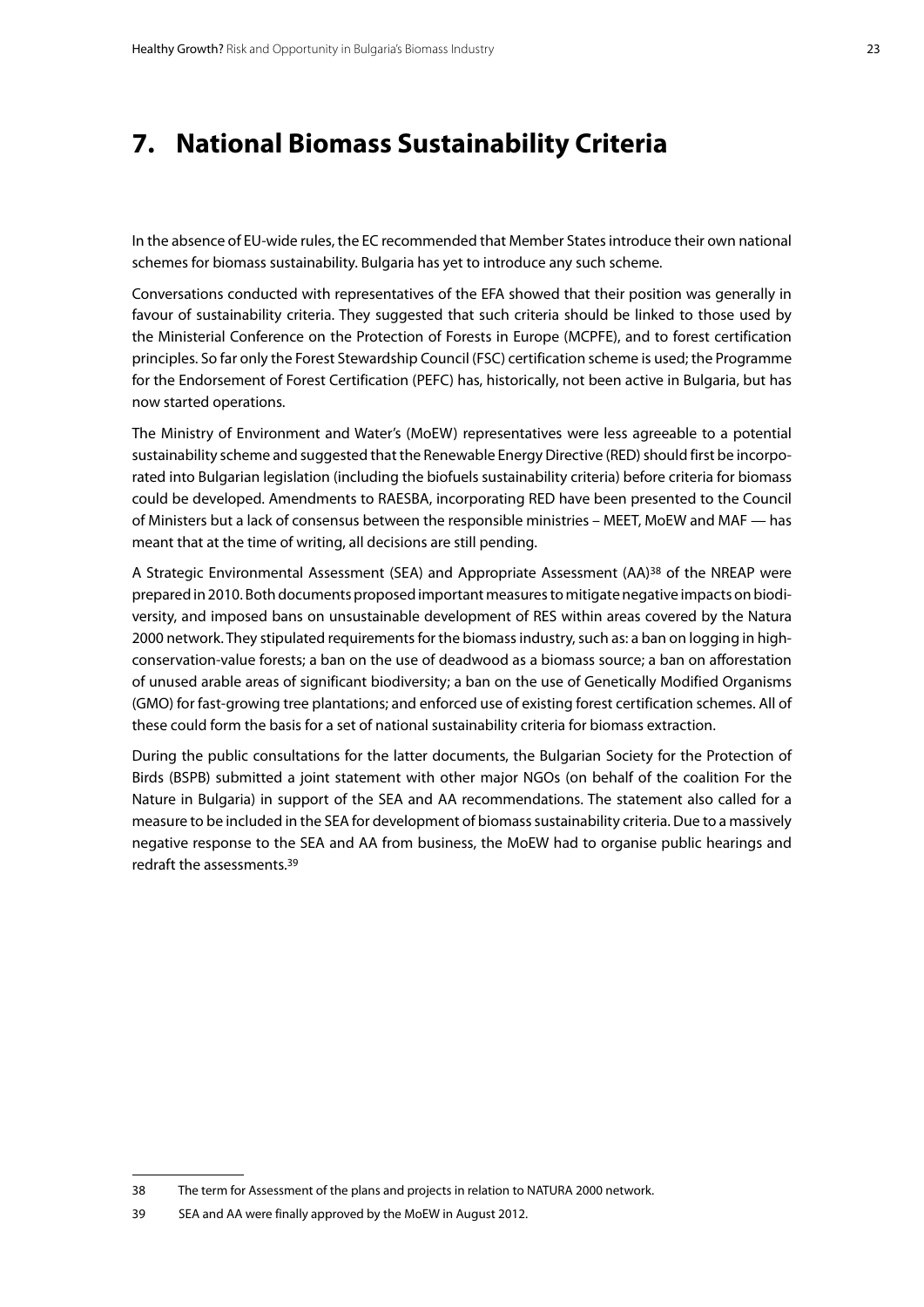### <span id="page-23-0"></span>**8. Inconsistencies and incoherencies in government policy**

The RDP 2007 – 2013 portrays Bulgaria as a country with great potential for production and utilisation of biomass. Forest cover in Bulgaria is steadily increasing despite the fact that the rate of creation of new forests has dropped significantly in recent years. Of 12,000 ha planned for afforestation each year, only 5 – 7,000 are being realised due to lack of funds. Therefore, the potential exists for additional afforestation of about 300,000 ha of abandoned and degraded agricultural land as well as non-forested forest land.<sup>40</sup> The total timber growing stock amounts to approximately 591 million  $m<sup>3</sup>$ , according to 2005 figures from the EFA. The increment is 3.9 m<sup>3</sup> per ha, so that the total increment is about 14 million m<sup>3</sup>/ year. According to the forest management plans, the prescribed yield was on average 5.2 million  $m^3$ / year for the period 1996 – 2004. This means that only 37 per cent of the annual increment will be used. The main reasons for this are: lack of infrastructure (especially in mountainous areas where most of the growing stock is found); and a lack of investment in silvicultural activities in young plantations (a large part of which is under 40 years old) where the revenue is equal or lower to the costs of extraction. The reported actual volume of roundwood harvested for the same period was, on average, 4.4 million  $m^3$ .

Instances of illegal logging in Bulgaria occur at an alarming high rate. According to the World Wildlife Fund (WWF) Danube Carpathian Programme Report of 2005, the annual volume of illegal logging is approximately 3.7  $m<sup>3</sup>$ , or 80 per cent of the reported annual harvest.

A study conducted in 2002 by the Sofia Energy Centre, under the PHARE Programme, estimated the total annual potential for biomass resource as follows:

- fuelwood: 2,146,761 (t);
- wood waste: 942,232 (t);
- agricultural solid waste: 4,912,000 (t);
- agricultural liquid waste: 494,860,000 (t) (as biogas);
- biofuel: 60,000 (t);
- energy crops: 2,000,000  $(t)^{41}$ .

The greatest potential for biomass production is found in: forestry by-products (branches and lopping); industrial wood residues (sawdust, barks, chops, black liquor, etc); demolition wood; wood residues from parks and gardens; and possible additional extraction of low-quality wood from forests. Perennial energy crops like short-rotation willow or poplar coppice are another possible source of biomass.

The establishment of an appropriate infrastructure for the production of energy from RES, including integration with the transmission and distribution network, is directly related to the pre-accession to the EU commitment by Bulgaria that by 2010 an indicative 11 per cent share of gross home consumption of electro-energy will be from RES.

Currently, the electro-energy produced by RES consists mainly of hydroelectric power stations and a smaller number of wind powered generators. The share of hydroelectric energy in the total forecast of electro-energy for the period 2005 – 2015 (without substantial additional development) is around 5.5 per cent, on average. In 2005, 4.6 gigawatt hours (GWh) of energy were produced from wind, which is less than one per cent of the total energy produced from RES in the country. Approximately 116 GWh (10 ktoe), representing 25 per cent of total electro-energy, is produced from biomass — mostly

<sup>40</sup> Non-forested land is land that is not covered by forests such as wood pastures etc. but is part of the forest territories.

<sup>41</sup> Source:<http://ws2-23.myloadspring.com/sites/renew/Shared>%20Documents/2005%20Country%20Profiles/ <bulgaria.pdf>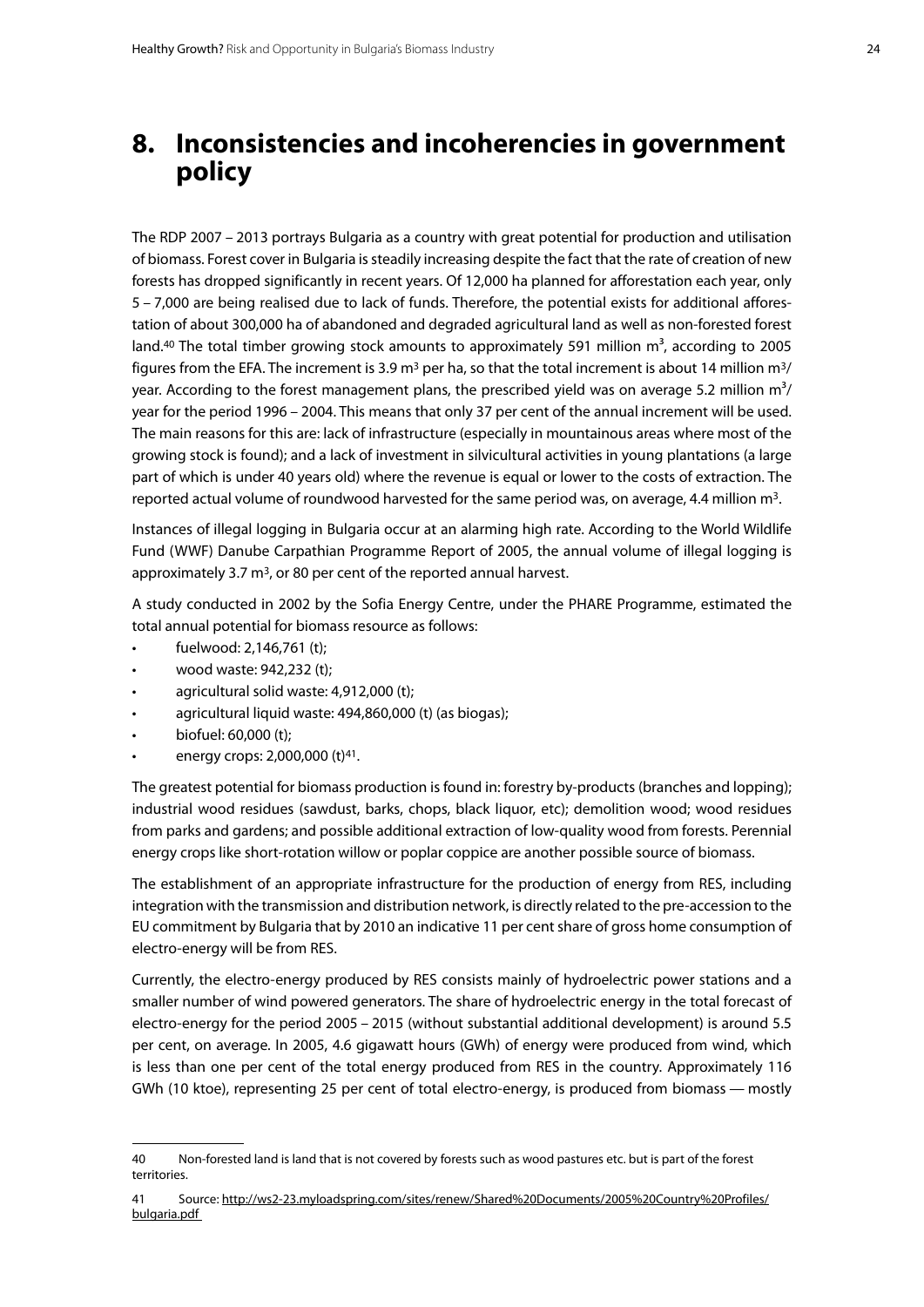from black liquor from cellulose and paper production. To achieve the national target, electro-energy production from RES had to increase to 4.61 TWh by 2010, this would have required the utilisation of biomass in all its forms; the construction of facilities for CHP; the use of existing possibilities for new hydroelectric facilities, and use of wind energy in the areas with wind potential.

Bulgaria has a great potential for the production of energy crops. Approximately 4.8 – 5.2 million tonnes of biomass annually remains on the field after harvesting is complete. The largest share of plant residues (around 3 million tonnes) comes from cereals. Part of it is used for livestock and the remainder is ploughed in. The main crops that could be used for the production of biofuels in Bulgaria are: cereals; technical crops (including root crops such as beetroot, etc); oleaginous crops (sunflower, rapeseed, etc); fibrous crops (cotton, flax, etc); tobacco and other industrial crops); vegetables; and perennials.

Significant investments are needed for improvements in forest management, wood felling and forest infrastructure. The RDP states that by planting appropriate species for timber production (including for biomass production) and investing in installations and equipment for processing and utilisation of this woody biomass, improvement of the economic value of forests could be achieved. Presently, no research has been completed on the unused biomass capacity of the forests.

Overall, the RDP is generally very positive about the production and utilisation of biomass, assuming that it will increase the economic value of forests; create job opportunities for rural regions through use of RES; and lead to better management of woody biomass as a whole. It is also a fact that there is an increase in the use of timber for firewood, as the cheapest source of household heating. During recent years the number of households using firewood has doubled and now 40 per cent of households use firewood for heating and/or hot water.

The RDP includes a number of measures that, directly or indirectly, support timber harvesting for production of biomass for energy. However, the Bulgarian RDP does not mention any safeguards to protect biodiversity, ensure careful collection of felling residues collection, or other appropriate measures.

The following measures in the RDP are directly related to biomass production in the country:

"Adding value for agricultural and forestry products." Relevant initiatives include: investment in processing of primary and secondary biomass (for working operations before industrial processing); purchase and installation of new machines and equipment for improvement of energy production processes, for RES.

There are a number of indirect measures:

- •  **"Training, information and diffusion of knowledge"** in the spheres of the technology, RES, and bio-energy;
- • "Improving the economic value of forests" (only non-state forest owners are eligible) includes tending of coppice stands between one and ten years old; pruning of pine plantations younger than 40 years; and thinning of young coniferous plantations, not older than 40 years. All these activities would provide wood material for heat and energy generation;
- • "Provision of Farm Advisory and Extension Services in Bulgaria and Romania" to improve human potential in the agricultural sector through transfer of knowledge and improvement of skills. The operational objective is to ensure adequate levels of technical and economic knowledge and skills in management and business; new technologies; product quality and safety; sustainable management of natural resources (including the requirements for cross compliance); renewable energy sources; and organic production;
- • **"First afforestation of non-agricultural land"** will provide timber for energy for local people, in particular in the lowland region. According to the programme, support for afforestation will contribute to the protection of the environment, the prevention of natural hazards and fires, and climate change mitigation. But there are no provisions to ensure that the proposed actions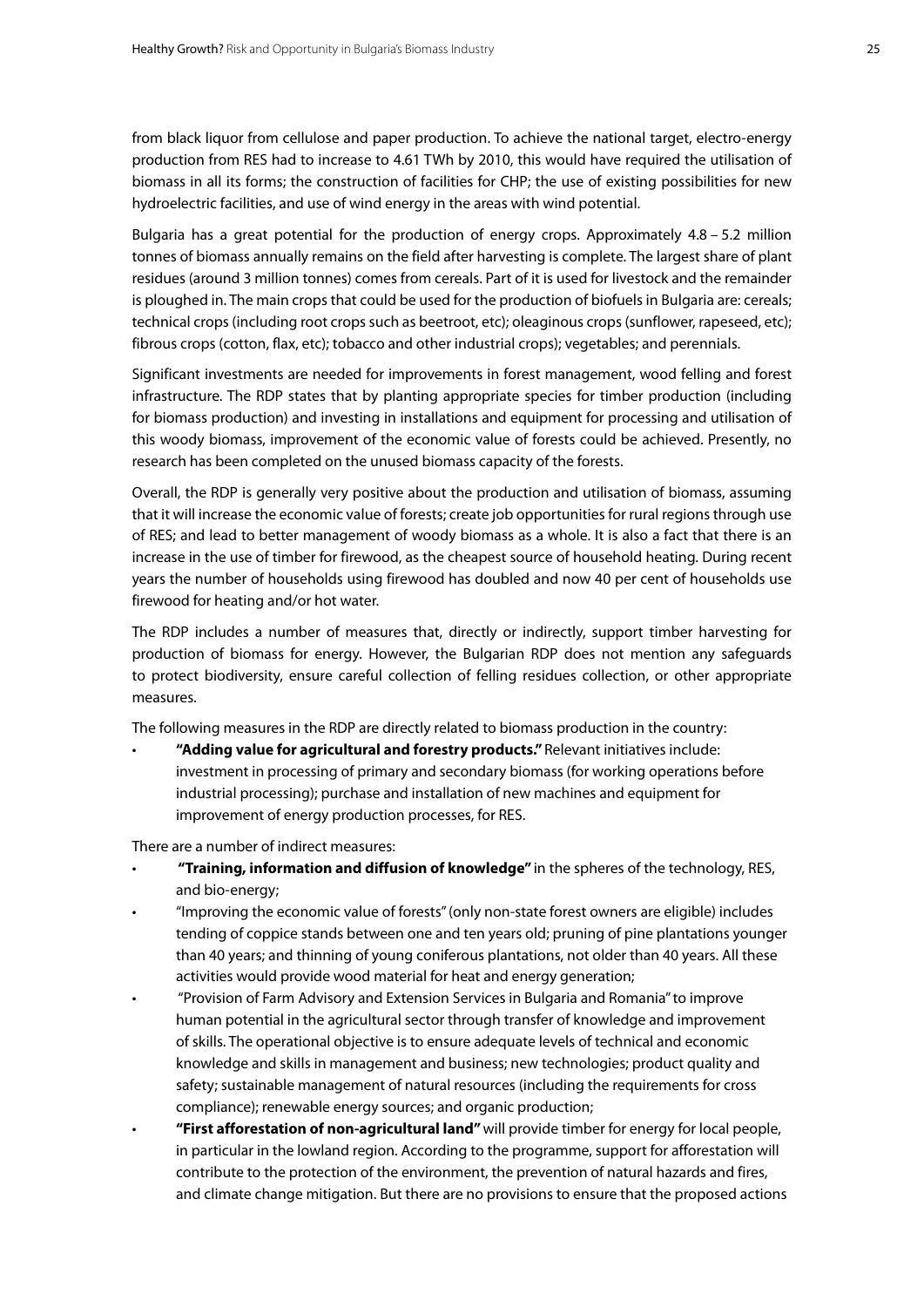are suited to local conditions or compatible with environmental requirements, particularly biodiversity. Only in NATURA 2000 sites could afforestation be supported on the basis of management plans. Although it is stated that afforestation would be achieved with native tree species, suitable for restoring biodiversity, it is not clear if this rule will be universally adhered to in practice. The activity "tending of young afforested land up to five years after afforestation" could also provide material for heat and energy production;

- • **"Diversification into non-agricultural activities"** will support production of renewable energy, via: production of biofuels from biomass; production of biogas; and co-generators using biogas;
- • **"Support for the creation and development of micro-enterprises"** is designed for job creation and to promote investment in modernisation, and growth of micro-enterprises that are otherwise too small to invest in their own development. The measure will provide grant aid to micro-enterprises active in a variety of sectors such as wood-processing, furniture production, light engineering, biomass treatment/processing, and RE production;
- "Basic services for the economy and the rural population" aims to enhance living standards and to prevent depopulation, through diversification of services. Types of services supported include installations for the production of electric power and/or heat for a municipality from renewable resources; and distribution networks for bio-fuels or heat/electric power from biomass.

The Bulgarian SPFSD (analogous to the EU Forest Action Plan (FAP)), under the heading "Contribution to the UNFCCC and Kyoto Protocol", contains various proposals for the promotion of biomass for energy. These include among other things: promotion of the use of forest biomass for energy; preparation of a plan to define the part of the wood that should be used for energy; estimation of forest biomass as a bioenergy resource; pilot projects for the use of forest biomass; legislation changes to stimulate new installations using woody biomass; and creation of forest plantations of fast-growing species.

In order to avoid undermining existing nature-conservation legislation at national, international and EU Level, or environmental objectives within the RDP, a realistic balance must be found between the production of biomass and the conservation of valuable habitats, the landscape and indigenous genetic resources. The same is true where the afforestation of natural and semi-natural grasslands and afforestation with non-indigenous species is concerned. But at present neither the National Biological Diversity Conservation Strategy (NBDCS) nor the National Plan for Biodiversity Conservation (NPBC) 2005 – 2010 provide any information on potential impacts of the use of RES on biodiversity and protected areas in the country, and specifically lack information on the impact of biomass for energy purposes. In June 2012, both the national strategy and the national plan were in the process of being updated.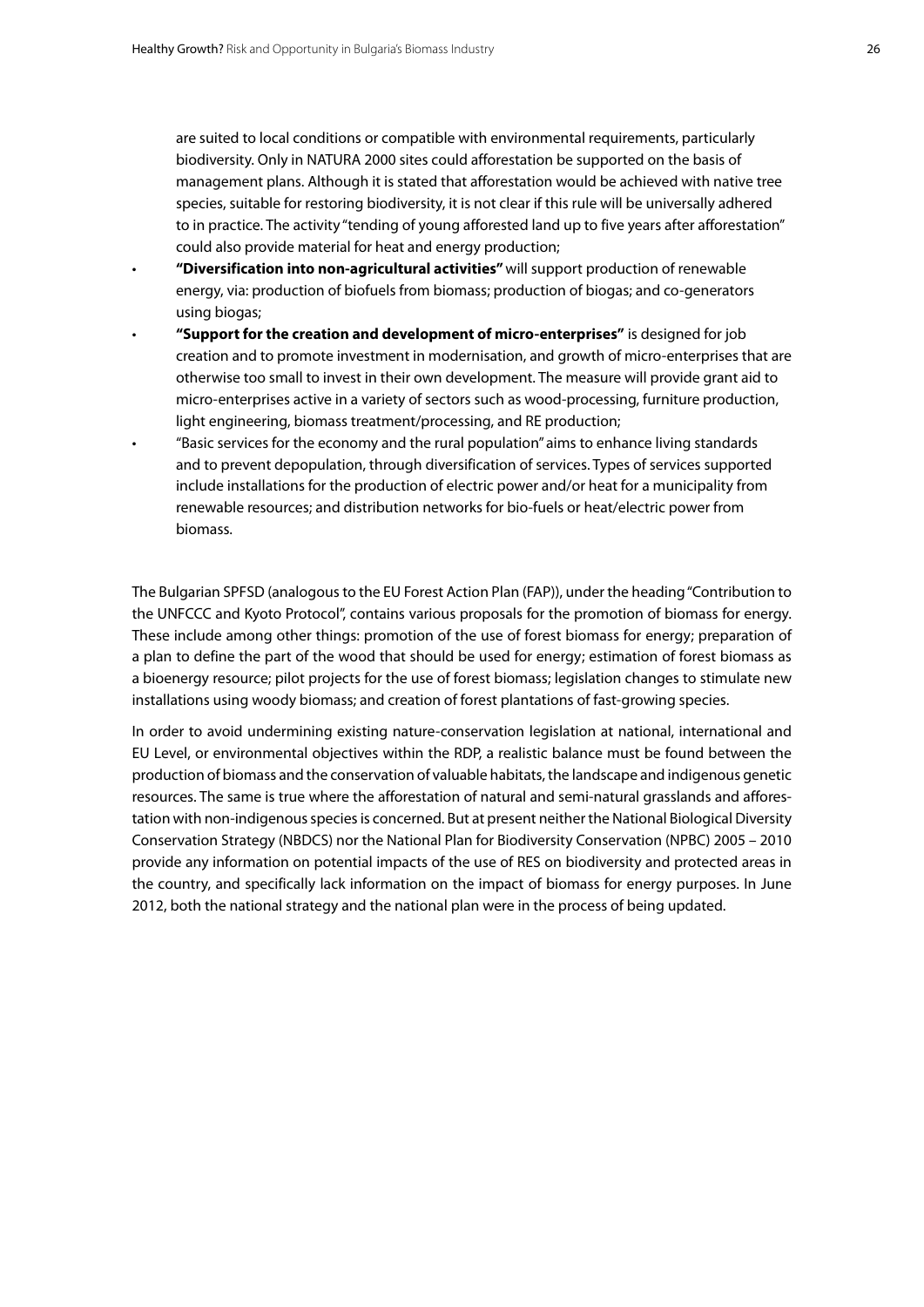### <span id="page-26-0"></span>**9. Analysis**

#### **9.1. How much wood is available?**

There is no comprehensive assessment of how much wood is available in Bulgaria from domestic forests for different uses. Existing assessments are based on the limited data from the EFA's annual reports, and reported data of harvested and consumed roundwood.

The volume of harvested timber in Bulgaria is governed by annual Forest Management Plans (FMP). According to EFA data, in recent years the actual harvested volume of timber has ranged from 86 to 92 per cent of the volumes set out in the annual plans.

In 2009, state ownership of forests and forest lands in Bulgaria accounted for 74.4 per cent of forest territories.42 Seventy per cent of the state forest territories is managed by the EFA. Forests in private ownership (compromising 10.2 per cent of the forest territories) are small, with most having an area less than one ha. Individual estates with an area bigger than 50 ha only number around 150. Municipal forests account for 12.1 per cent of the forest territories and usually have a size of several hundred ha. It is interesting that 20 per cent of forests in Bulgaria are planted or self-regenerated on abandoned agricultural land.

Complete analysis of harvested and consumed wood exists for the year 2005. The total volume of harvested wood in 2005 (according to EFA statistics) is 5,768 million  $m<sup>3</sup>$  (Table 8). The annual total of harvested wood from the state forest territories remained relatively constant during the period 2001 – 2005. The amount of harvested wood from non-state forest territories increased almost threefold from 2001 – 2005, but because of the relatively small private forest sector in Bulgaria, the bulk of the harvest was from the state forest territories.

According to the EFA, the total consumption of roundwood in 2005 was approximately 99 per cent of the total supply. Woodworking companies, timber-yards and wood-trading companies took approximately half (2,658 million  $m<sup>3</sup>$ ) of this. The local population used 1,074 million  $m<sup>3</sup>$ , or approximately 40 per cent of total domestic consumption (Table 9).

<sup>42</sup> Forest territory in the Bulgarian Forest Act is defined as territory, which main purpose is to be forest; and covers forests, bushes, and land for afforestation and non-timber production land, listed in the cadastre. Urbanised areas, separated settlements and agriculture lands are not included in the Forest Fund. MAF 2006 data is used for the analysis in this section.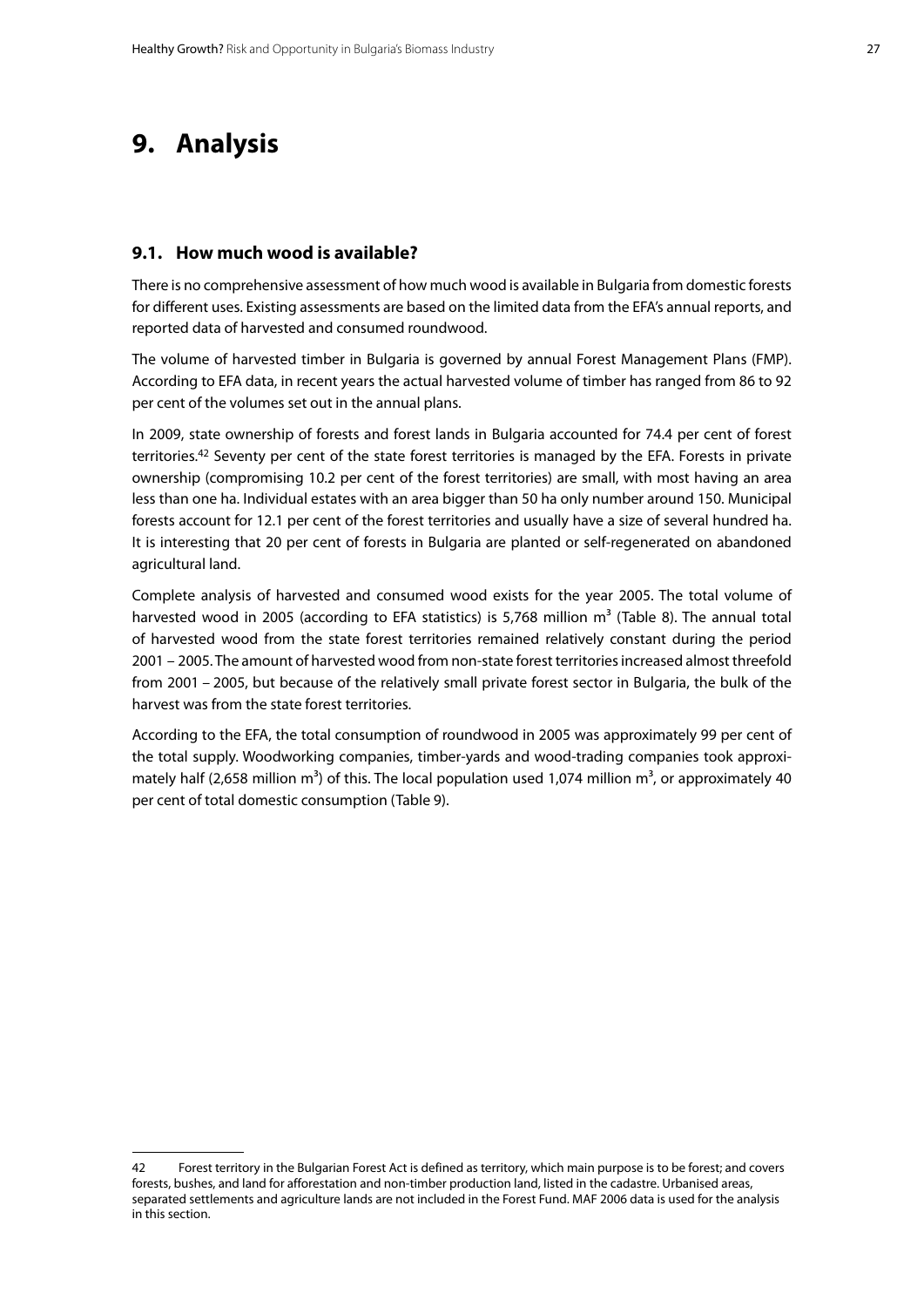| <b>Type</b>        | Type of                               | Large-sized    |                       | Middle-sized   |                                | <b>Small-sized</b> |                                | <b>Fuelwood</b> |                                | <b>Total</b>   |                                      |
|--------------------|---------------------------------------|----------------|-----------------------|----------------|--------------------------------|--------------------|--------------------------------|-----------------|--------------------------------|----------------|--------------------------------------|
| <b>FF</b>          | activity                              | m <sup>3</sup> | $\%$<br>from<br>total | m <sup>3</sup> | $\frac{0}{0}$<br>from<br>total | m <sup>3</sup>     | $\frac{0}{0}$<br>from<br>total | m <sup>3</sup>  | $\frac{0}{0}$<br>from<br>total | m <sup>3</sup> | $\frac{0}{0}$<br>from<br>total<br>FF |
| Total<br><b>FF</b> | Forest<br>Management<br>Plans (FMPs)* | 1,202,918      | 18                    | 1,447,529      | 22                             | 818,875            | 12                             | 3,116,105       | 47                             | 6,585,427      | 100                                  |
|                    | <b>Actual harvest</b>                 | 1,247,467      | 22                    | 1,057,899      | 18                             | 313,049            | 5                              | 3,150,804       | 55                             | 5,768,133      | 100                                  |
|                    | %, Actual: FMPs                       |                | 104                   |                | 73                             |                    | 38                             |                 | 101                            | 88             | 100                                  |
| <b>SFF</b>         | FMP <sub>s</sub> *                    | 934,403        | 19                    | 1,087,371      | 22                             | 601,336            | 12                             | 2,253,734       | 46                             | 4,876,844      | 74                                   |
|                    | Actual harvest                        | 851,849        | 20                    | 868,000        | 21                             | 277,248            | $\overline{7}$                 | 2,145,860       | 52                             | 4,155,797      | 72                                   |
|                    | %, Actual: FMPs                       |                | 91                    |                | 80                             |                    | 46                             |                 | 95                             | 85             |                                      |
| <b>NGFF</b>        | $FMPs*$                               | 268,515        | 16                    | 360,158        | 21                             | 217,539            | 13                             | 862,371         | 50                             | 1,708,583      | 26                                   |
|                    | Actual harvest                        | 395,618        | 25                    | 189,899        | 12                             | 35,801             | $\overline{2}$                 | 1,004,944       | 62                             | 1,612,336      | 28                                   |
|                    | %, Actual: FMPs                       |                | 147                   |                | 53                             |                    | 16                             |                 | 117                            | 94             |                                      |

#### <span id="page-27-0"></span>**Table 8: Wood harvested in 200543**

#### **Table 9: Supply and consumption of roundwood in 200544**

| <b>Type and</b>                                    |                 | Coniferous roundwood, m <sup>3</sup> |                 |                     | Deciduous roundwood, m <sup>3</sup> | Total $m3$       |                 |                  |           |
|----------------------------------------------------|-----------------|--------------------------------------|-----------------|---------------------|-------------------------------------|------------------|-----------------|------------------|-----------|
| category of<br>wood                                | Large-<br>sized | Middle-<br>sized                     | Small-<br>sized | <b>Fuel</b><br>wood | Large-<br>sized                     | Middle-<br>sized | Small-<br>sized | <b>Fuel wood</b> |           |
| <b>I. Supply of roundwood</b>                      |                 |                                      |                 |                     |                                     |                  |                 |                  |           |
| 1. From SFF                                        | 511,309         | 582,528                              | 193,960         | 346,300             | 340,540                             | 285,472          | 83,288          | 1,812,400        | 4,155,797 |
| 2. From NSFF                                       | 289,177         | 120,942                              | 20,618          | 116,431             | 106,441                             | 68,957           | 15,183          | 874,587          | 1,612,336 |
| <b>Total from FF</b>                               | 800,486         | 703,470                              | 214,578         | 462,731             | 446,981                             | 354,429          | 98,471          | 2,686,987        | 5,768,133 |
| <b>Total supply</b>                                | 800,491         | 703,470                              | 214,578         | 462,731             | 499,026                             | 354,429          | 98,471          | 2,686,987        | 5,820,183 |
| <b>II. Consumption of roundwood</b>                |                 |                                      |                 |                     |                                     |                  |                 |                  |           |
| 1.<br>Woodworking<br>companies and<br>wood traders | 713,374         | 328,602                              | 105,665         | 153,752             | 439,474                             | 133,706          | 25,088          | 758,806          | 2,658,467 |
| 2. Large<br>consumers*                             | 41,535          | 423,655                              | 182,753         | 182,753             | 44,124                              | 117,665          | 44,124          | 529,491          | 1,566,100 |
| 3. Local<br>population                             | 14,042          | 20,704                               | 12,446          | 116,731             | 10,281                              | 31,305           | 16,049          | 852,839          | 1,074,397 |
| <b>Total domestic</b><br>consumption               | 768,951         | 772,961                              | 300,864         | 453,236             | 493,879                             | 282,676          | 85,261          | 2,141,136        | 5,298,964 |
| 4. Export of<br>roundwood                          | 2,712           | 67,790                               | 33,895          | 31,183              | 15,795                              | 126,355          | 31,590          | 142,150          | 451,470   |
| <b>Total</b><br>consumption                        | 771,663         | 840,751                              | 334,759         | 484,419             | 509,674                             | 409,031          | 116,851         | 2,283,286        | 5,750,434 |

\* Large consumers are wood-processing companies harvesting an annual volume above 50,000 m3 technological timber.

<sup>43</sup> EFA statistics 2005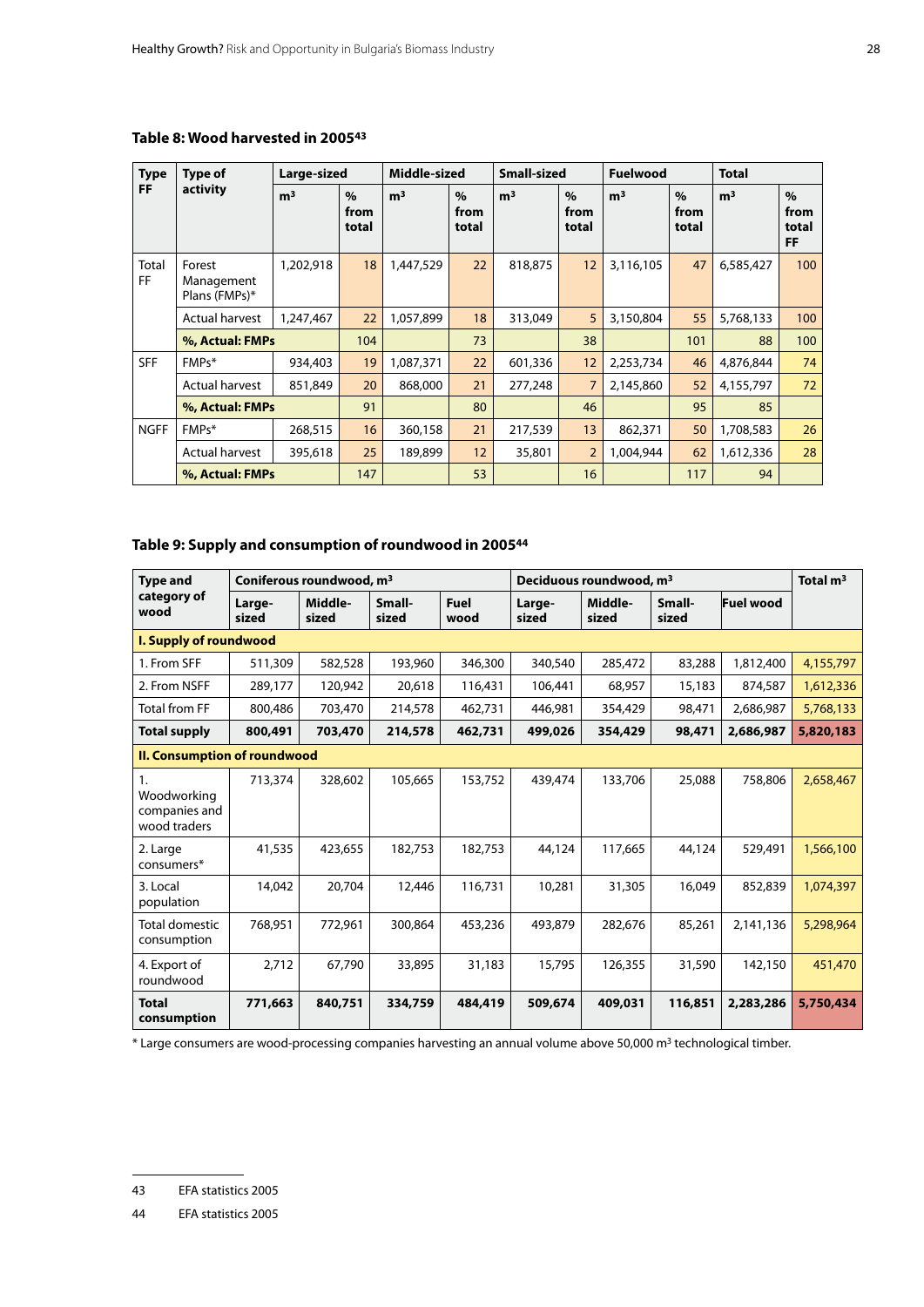During the period 2001 – 2009, the actual volume of harvested wood from the State Forest Fund (SFF) was less than planned in the FMPs. In 2009 it stood at 914,000  $m<sup>3</sup>$  less than 2008 — a drop of 22 per cent. Compared with 2007, the 2009 harvest was 502,000  $m<sup>3</sup>$  down.

The main reasons for this are:

- low density of the forest road network  $(7 8 \text{ m/ha})$  compared to other European countries with broadly similar topographic conditions e.g.: Austria 36 m/ha, Switzerland 40 m/ha, France 26 m/ ha, Germany 45 m/ha. The average transportation distance is about 150 – 200 km;
- poor condition of forest roads;
- the economic crisis.

Wood residues from the woodworking and furniture industries (wood residues, wood chips, sawdust and bark) are also used for energy purposes. According to accepted Bulgarian standards the volume of wood residues is calculated as follows:45



According to research published by the Technical University of Sofia in May 2008, the volume of waste from sawn-timber production is in the range 28 – 46 per cent. In the other woodworking industries the volume of waste is 7 – 23 per cent.

In 2006, a private survey of the biggest pulp, paper and panel-board companies showed that only Mondi Packaging Stambolijski EAD sold part of their wood residues (bark and sawdust), but they had invested in a biomass boiler which was to be installed in 2008. The rest of the largest companies (panel boards and furniture) burned their wood residues to cover their own heating needs. Most small woodprocessing companies sell their solid wood residues and give the sawdust to local people for free.

According to the Food and Agriculture Organisation Statistics Division (FAOSTAT), industrial roundwood production was bigger than fuelwood production in the period 2004 – 2008. In 2009, fuelwood production was four per cent larger than industrial roundwood production (Fig. 4).

<sup>45</sup> Forestry University of Sofia data, 2005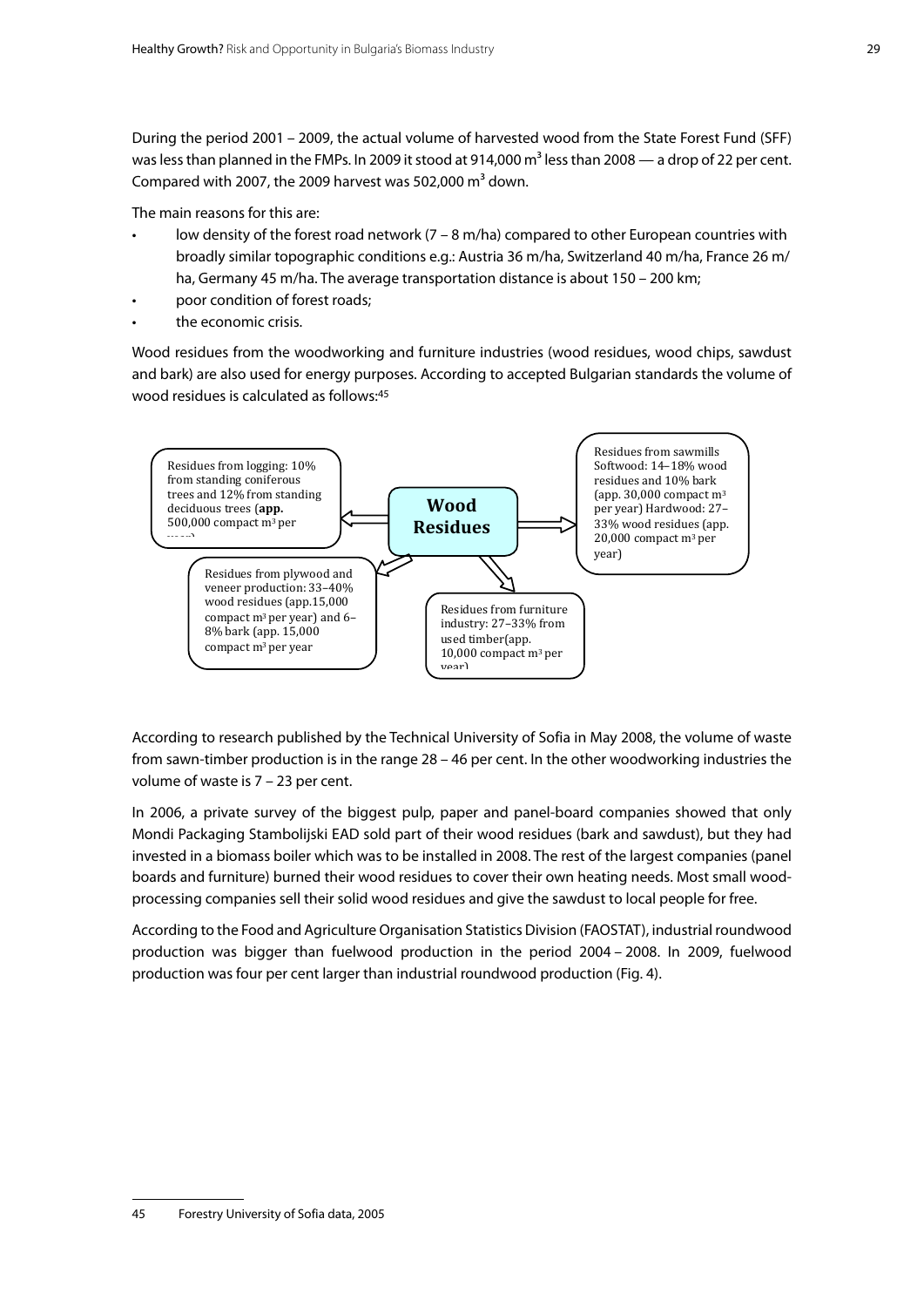

#### <span id="page-29-0"></span>**Figure 4: Industrial and fuelwood production as a percentage of total roundwood production46**

As a whole, data reported by EFA and FAOSTAT are inconsistent.<sup>47</sup>

<sup>46</sup> FAOSTAT

<sup>47</sup> EFA sent data to the FAO for FAOSTAT, but most data in FAOSTAT is different to that which EFA reports in its annual statistics.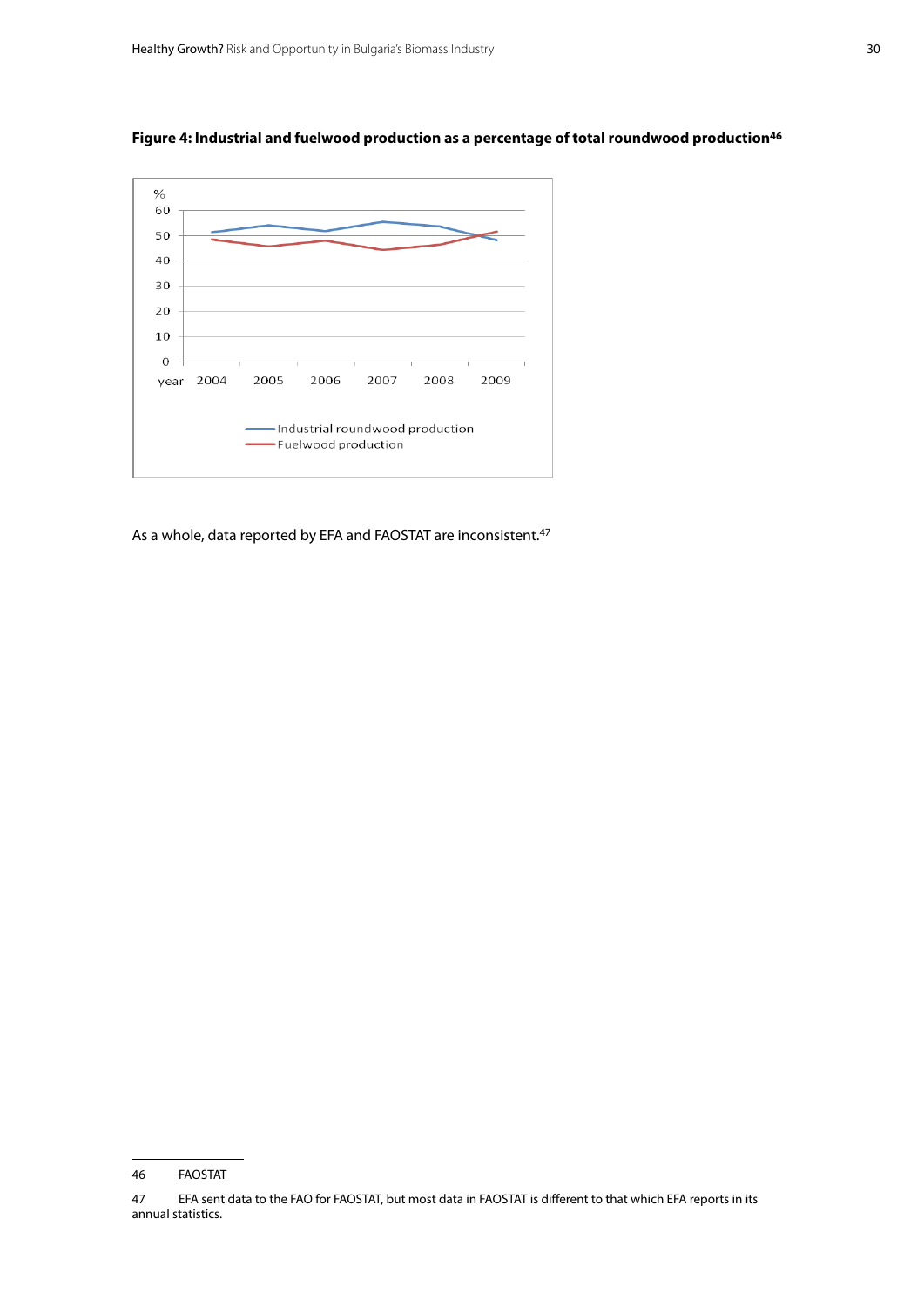### <span id="page-30-0"></span>**10. Problems related to increased biomass production**

If Bulgaria is to achieve her EU 2020<sup>48</sup> targets, the contribution made by biomass will have to increase significantly. This will require mobilisation of forest and agricultural biomass on a very large scale, using a very significant amount of land and resulting in negative impacts on biodiversity and potentially sensitive species and sites. Mobilisation of biomass will lead to conversion of natural/semi natural lands into either agricultural commodities or fast growing tree stands, intensification of forest management (including. targeting of novel wood resources such as deadwood,) and will put pressure on protected territories.

Since the amendment of the Bulgarian RESA in May 2011, awarding a preferential tariff to energy from biomass for the next 20 years, interest from investors has grown. The tariff can be revised annually by MAF, to reflect the changing costs of raw materials, production and payroll. Such a measure does not exist for other RES. These changes could stimulate overexploitation of forests, and destruction of valuable forest ecosystems.

Significant barriers to the use of biomass for energy needs are:

- Poor practices and technology for harvesting and using woody biomass;
- Insufficient investment in specialised equipment for the harvesting, transport and processing of wood biomass;
- Poor implementation of national development policies and subsidies to energy crops;
- Current practice in the wood-processing industries, with a significant proportion of waste biomass being used for chipboard production and for export;
- Significant fragmentation of land between the large number of owners with diverging interests;
- Lack of funding for research and development of fuel biomass.

At present, the targets for increased production and use of biomass as an energy source are very high.<sup>49</sup> Unfortunately, these targets are not based on accurate assessments of available resources, including wood. Information on the quantities of available biomass is scarce. There is a very low correlation between the different sources of information on biomass potential and use. Often there are differences between the estimates given (see Table 5 and Table 6). Additionally the estimates given are not based on sufficient analysis. They do not take into account, for example, the available quantities of biomass, or the location of this biomass and what impacts its extraction would have on natural ecosystems, biodiversity, carbon storage, water, soil and other components of the environment. Nor do they take into account economic and practical limits to their exploitation.

The research and knowledge base is very poor in regard to potential impacts on biodiversity, water, and soil and forest health. Biomass is still considered to be carbon neutral and there is no discussion of the carbon debt of biomass: when the biomass is from forests, the time to recapture the carbon stored is generally longer, and the carbon storage capacity of the forest may be reduced overall if destructive forestry techniques are employed. What is more, the emissions from forest management have to be taken into account when estimating the greenhouse gas (GHG) reductions achieved through biomass use. The carbon-storage capacity of forests must be protected, but increased use of biomass could lead to an intensification of forestry practices and a reduction of forest carbon stocks as a result. This makes possible an imbalance between supply and demand, to meet existing material use plus projected RE needs.

<sup>48</sup> GHG emissions 20 per cent (or even 30 per cent if the conditions are right) lower than 1990; 20 per cent of energy from renewables; 20 per cent increase in energy efficiency

<sup>49</sup> During a session of the Council of Ministers in February 2011 the Prime Minister stated that Bulgaria has a huge woody biomass potential incl. "deadwood that should be removed in order to keep our forests healthy".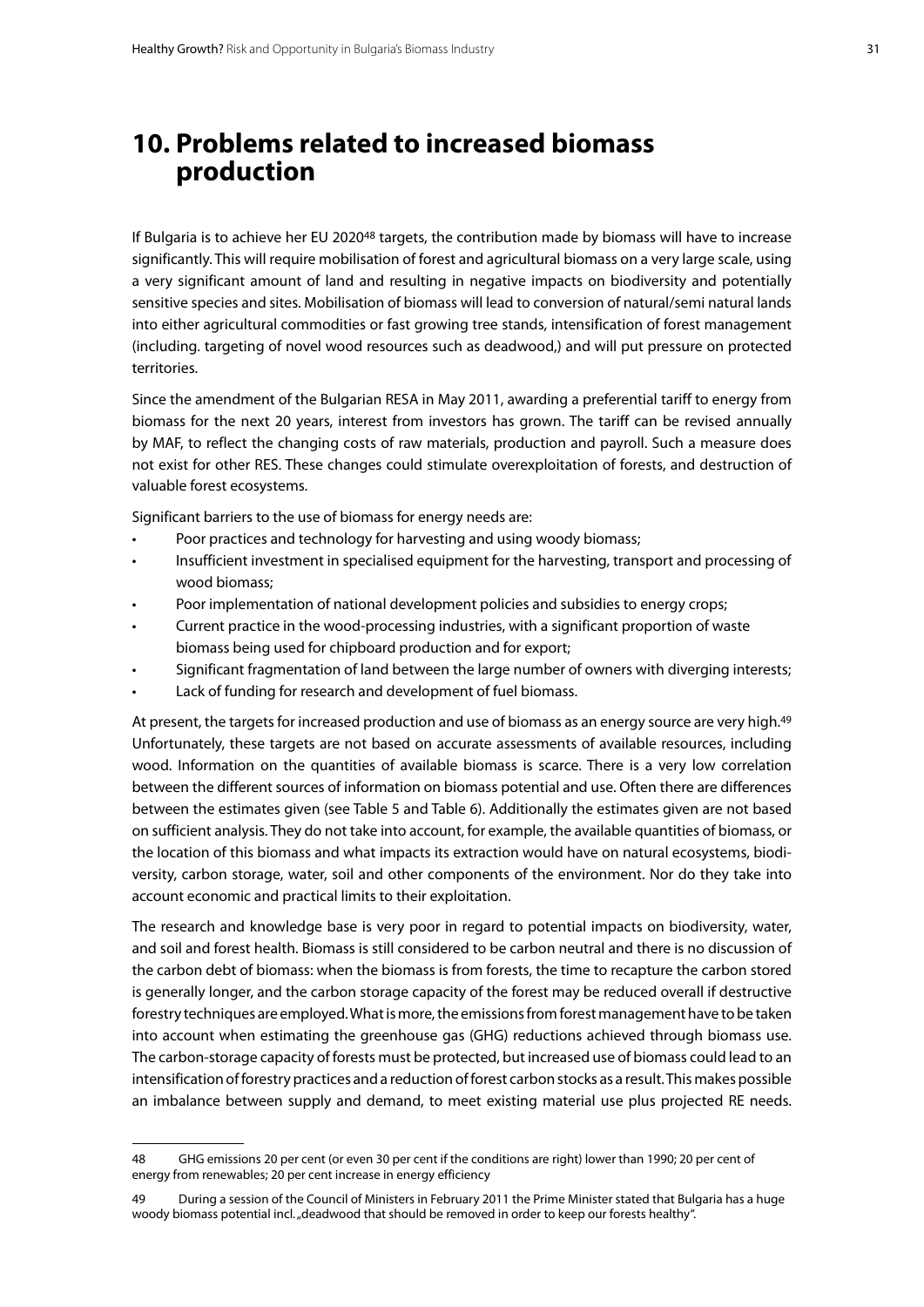<span id="page-31-0"></span>Bulgaria specified in the NREAP how much unused arable and degraded land is available in the country but did not specify where these lands are located. Many of them may be very valuable for biodiversity and not suitable for afforestation or planting with energy crops. There is no clear vision of how further wood resource will be mobilised. The measures proposed so far are very unclear, emphasising an increase in productivity of existing forest management; building of new forest roads to currently inaccessible forests; increased extraction of forest by-products and low-quality wood; and use of certification schemes to improve forest management. Increasing the productivity of existing forest management to use more forestry residues may lead to a less sustainable forestry industry with greater conservation impacts. The inaccessible forests are, in most cases, very old and with high conservation value. Construction of new forest roads leads to better accessibility to the forest but higher risk of human intervention. Moreover it causes forest fragmentation and negative impacts on biodiversity. Initiatives to harvest deadwood also give cause for concern. Deadwood plays a key role in the functioning and productivity of forest ecosystems through its effects on biodiversity, carbon storage, soil nutrient cycling, energy flows, hydrological processes, and natural regeneration of trees. Its removal could harm the functioning and productivity of forest ecosystems and cause loss of endangered forestdependant species. The increased removal of forest residues and stumps has a negative impact on soil organic matter and soil carbon stocks, but this problem is largely ignored. Forest certification standards in Bulgaria are not structured in such a way that they could be adapted to certify biomass-for-energy purposes.

Another significant concern is that the biomass is currently used in boilers with very low efficiency (see chapter 6).

Another problem is that no assessment of the impact on other sectors of using biomass for energy had been conducted at the time of writing.

Of most concern is the fact that at the time of writing there are no sustainability standards for biomass production at either the national or EU level. Meanwhile, interest in new biomass plants, boilers and CHP schemes is growing. Biomass has a leading role in comparison to other RES, but no environmental safeguards are proposed to ensure an increase in biomass production will not harm ecosystems and exacerbate the global biodiversity crisis.

Many policies already exist at the national level to shape biomass production and use. But coherence among different plans is usually lacking. As an example: the NREAP doesn't fully take into account the information on forest biomass provided by the SPFSD, nor the objectives set in the NPBC.

### **11. Measures currently in place to address these problems**

Sufficient measures do not exist, at the national level, to deal with the envisaged increase in production and use of biomass-for-energy purposes, and subsequent potential negative impacts. A positive step in this direction has been the development of the Strategic Environmental Assessment and Appropriate Assessments of the NREAP. Both documents proposed important measures to mitigate negative impact on biodiversity and imposed bans for unsustainable development of RES within the Natura 2000 network (see chapter 7).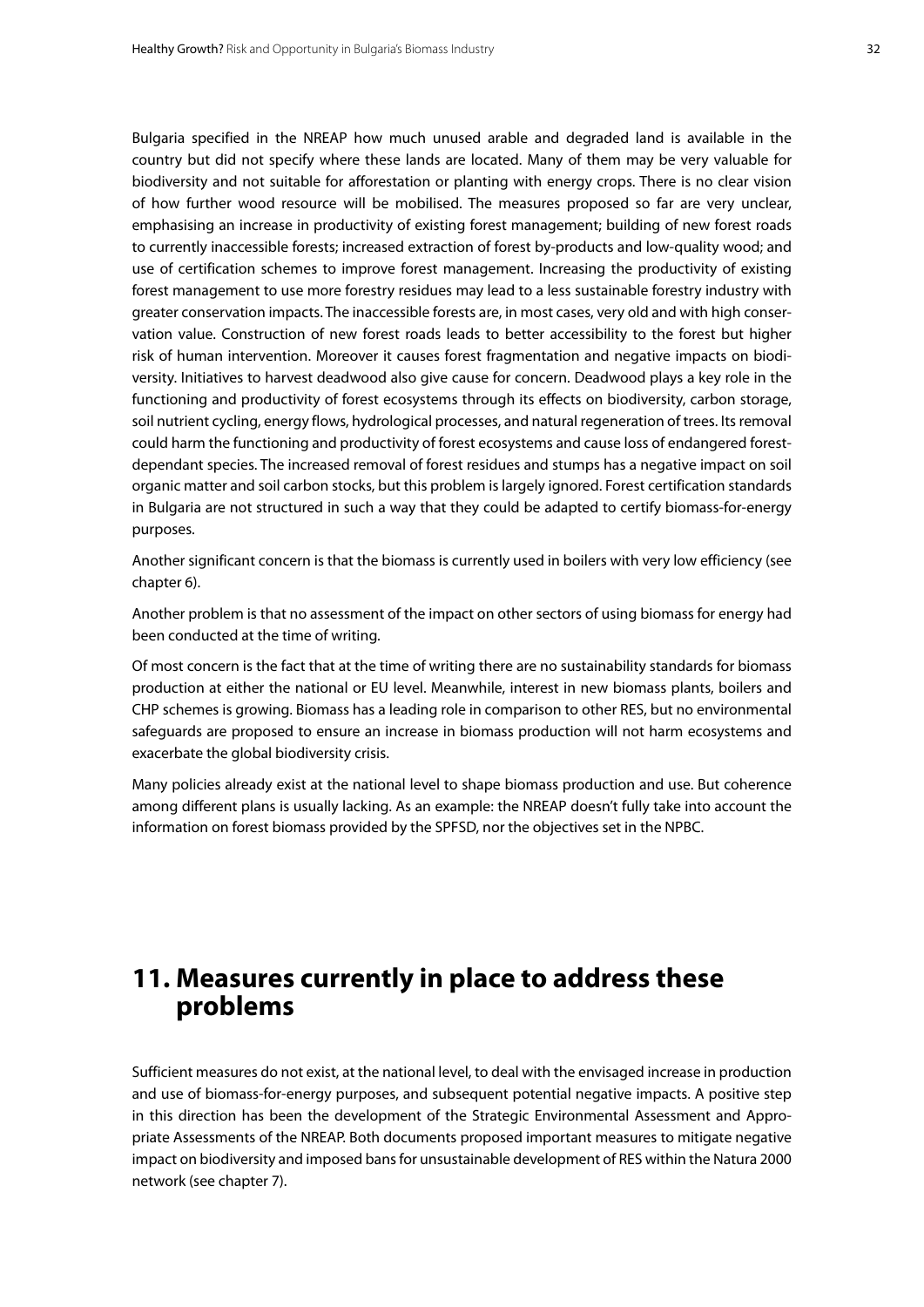### <span id="page-32-0"></span>**12. Future measures required: the importance of EU-wide biomass standards and regulation**

It is very probable that biomass will play an important role in the future energy portfolio of Bulgaria. Since the continued existence of forests and other sources of biomass is not a given, it is essential that a clear national vision on sustainable production and use of biomass based on accurate data, research and analysis is developed. Sustainability of biomass supply should be assessed and controlled. The conditions of its sustainable production and use must be clearly formulated, taking into account impacts on other sectors. Only when bio-energy from woody biomass is sustainable, should it be embraced as an energy source. There are clearly more environmentally sustainable sources of biomass (such as waste and residues) and indeed opportunities for improved conservation practice. For example, there are unrealised conservation opportunities in restoring unmanaged woodlands through reinstating coppicing or reed bed harvesting, thus providing a market price for these products and adding economic value to these landscapes.

Bulgaria should set up a participative process to develop biomass-management criteria at the national level in order to ensure that its policy contributes to reducing GHG emissions by increasing RE production, but at the same time does not create unintended negative environmental and social outcomes. Strong sustainability standards should be set for all bioenergy production and environmental safeguards put in place for all RE developments.

It is important that any further planning and developments in regard to production and use of biomass for energy purposes are subjected to strategic environmental assessment and that they set out how they will cohere with other national legislation and in particular with nature-conservation objectives.

In addition, a certification regime could contribute to ensuring the sustainability of biomass. It can prevent negative impacts on the social well-being of local communities; ensure that biomass production contributes to local prosperity; and prevent negative effects on biodiversity and other environmental factors (soil, water and air). Current certification schemes (e.g. FSC) should be adapted in order to allow certification of energy sources such as woody biomass.

Equally important is the promotion of the value of energy efficiency and energy saving as, less energyuse means less renewable energy is required.

#### **The importance of EU-wide biomass standards and regulations**

Climate change is the greatest threat facing the planet; without immediate action to reduce GHG emissions there will be devastating consequences for humans and we risk the extinction of thousands of species. Rapid and deep emission cuts in developed countries are essential to avoiding dangerous climate change. This will require a massive reduction in energy use, a dramatic increase in energy efficiency and a rapid switch from high to low carbon sources of energy in all sectors.

However, whilst renewable energy is essential to safeguard biodiversity from the impacts of climate change, inappropriately designed and/or located renewable energy projects can also seriously damage biodiversity. Such damage is not inevitable, but depends on specific choices about energy saving, and about how and where to develop renewable energy sources. If policies are appropriately designed and safeguards put in place, damage to wildlife can be avoided or at least minimised.

Bioenergy has an important role to play in tackling climate change. However, it is also a finite resource that should be produced and used in the most efficient and sustainable manner. Therefore bioenergy support policies should focus on achieving GHG savings and should be underpinned by strong, mandatory efficiency and sustainability standards.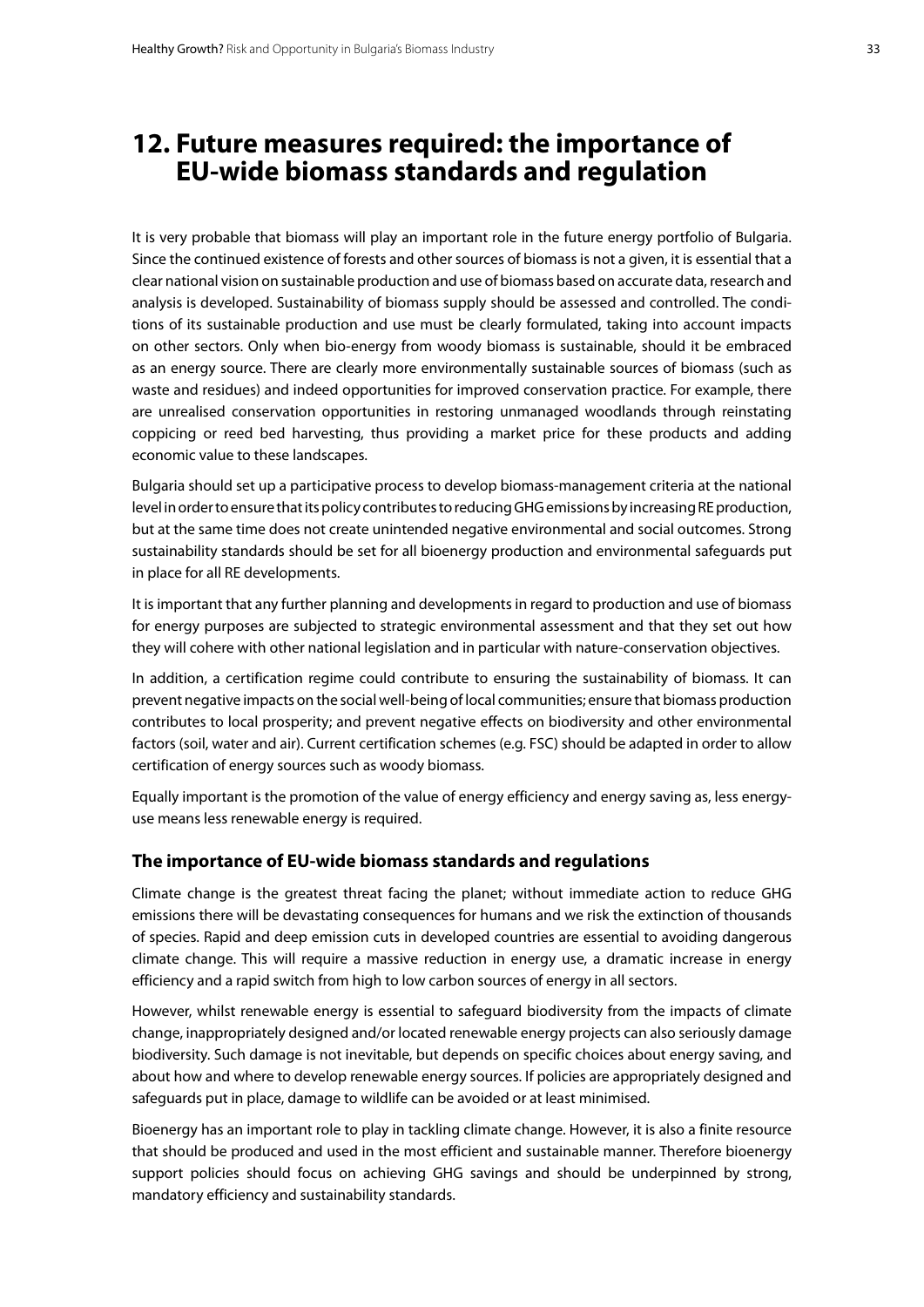Since the EU has a binding target for renewable energy, equivalent, common, binding sustainability criteria for biomass should also be developed. They should be based on the best available research and knowledge base and rely on an accurate assessment of the potential for sustainable use of biomass. This will enable the harmonisation of available national biomass standards and prevent encouragement of the cheapest and often most destructive forms of biomass production. Common criteria will also contribute to coherence of bioenergy policies with other EU legislation. But the common EU criteria should be incorporated into national legislation according to the specific conditions in each Member State.

The absence of any binding rules gives Member States carte blanche to propose any kind of biomass standards, however weak, which will endanger existing climate change, nature conservation and quality of life objectives. Additionally, the current EU policy in regard to biomass makes it unclear whether any Member States will actually introduce national schemes in the absence of EU-wide rules. An absence of sustainability standards (either at the national or EU level) could lead to irreversible damage to forests, in particular in countries such as Bulgaria with a large biomass production potential, paired with poor governance.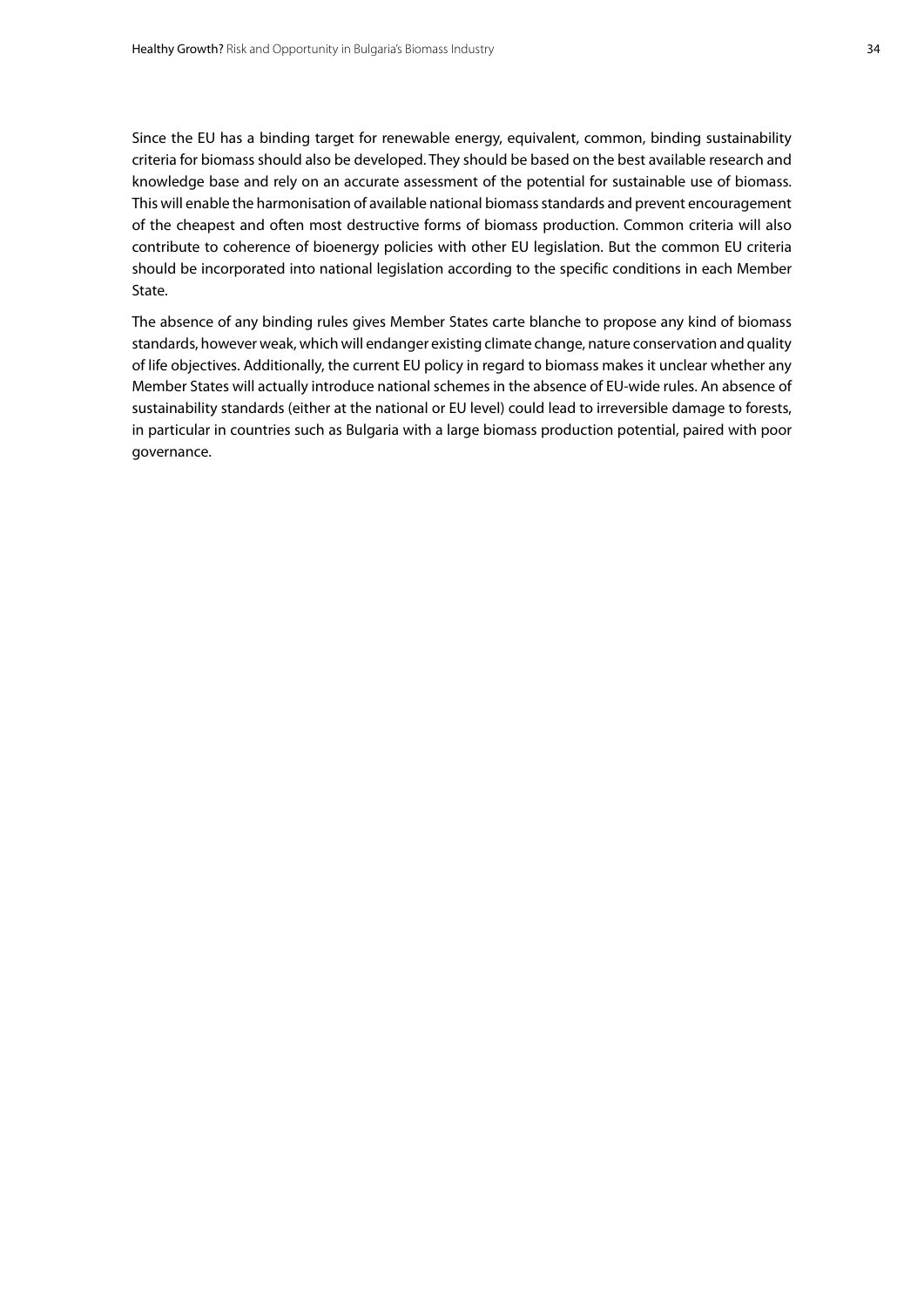### <span id="page-34-0"></span>**References**

Aladjadjiyan A., Kakanakov N., Zahariev A. (BGBIOM) 2010, Biomass Energy Resource in Bulgaria, presentation given in November 2010, in Skopje, available at <www.eu><-bee.info>

Energy Efficiency Act (promulgated: SG No 98 of 14 November 2008; last amended: No 15 of 23 February 2010)

Renewable and Alternative Energy Sources and Biofuels Act (promulgated: SG No 49 of 19 June 2007; last amended: No 102 of 22 December 2009)

Renewable Energy Sources Act (promulgated SG No 35 of 3 May 2011, last amended: No 29 of 10 April 2012)

INFORSE, 2008, Bulgarian Sustainable Energy Vision 2050

MEET, 2008, National long-term programme to encourage the use of biomass for the period 2008 – 2020

MEET, 2010, National Renewable Energy Action Plan, drawn up in accordance with the template for national renewable energy action plans as set out in Directive 2009/28/EC of the European Parliament and of the Council

NFB, 2006, National Strategy for Sustainable Development of the Forest Sector in Bulgaria 2006 – 2015

NFB, 2007, Strategic Plan for Forest Sector Development 2007 – 2011

MAF, 2008, Rural Development Programme 2007 – 2013

MoEW, 2000, National Biological Diversity Conservation Strategy

MoEW, 2005, National plan for biodiversity conservation 2005 – 2010

Stoyanov, N. & Stoyanova, M., 2005, Forest And Forest Products Country Profile: Republic Of Bulgaria. Geneva Timber And Forest Discussion Paper 38. UNECE, FAO

Trichkov, L. 2007, Справочник по възобновяеми енергийни източници от дървесна биомаса, БУЛПРОФОР